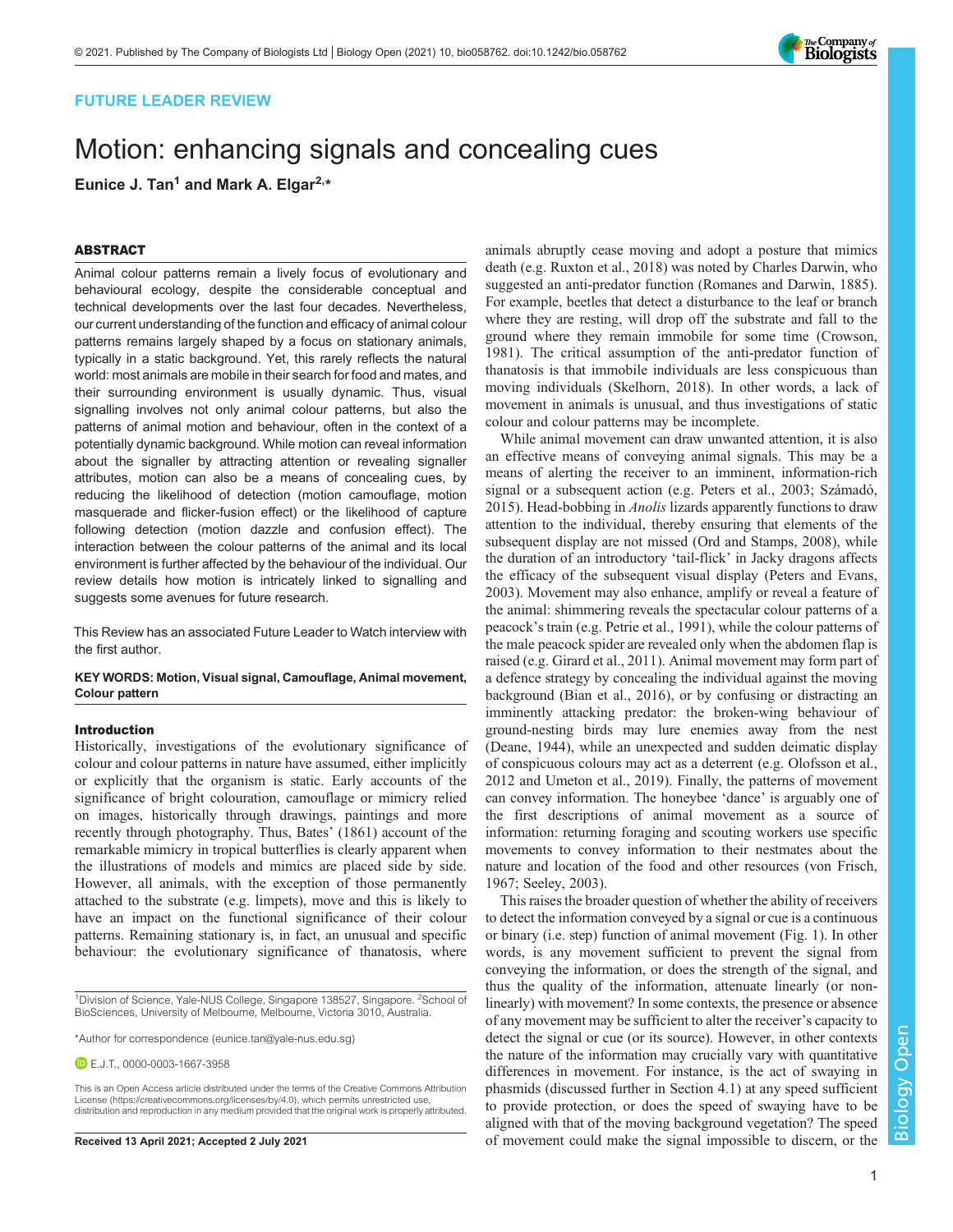<span id="page-1-0"></span>

Fig. 1. Effect of motion on the capacity of receivers to detect a signal or cue as a continuous or binary (or step) function. (A) Motion leads to decreasing quality of the signal/cue. (B) Motion leads to increasing quality of the signal/ cue. Turquoise line indicates a binary function of signal/cue to motion, yellow line indicates a continuous function of signal/cue to motion.

movement of the colour pattern could result in a diminished message. In both instances, the threshold will depend on the visual acuity of the receiver and may be a current source of unexplained variation in mate choice or other contexts. Courtship in the peacock spider *Maratus volans* involves a combination of waving the third legs, shimmering of the opisthosomal (abdominal) fan, and moving the entire body from side to side [\(Girard et al., 2011\)](#page-8-0). The tiny size of these spiders may allow them to create such a remarkable and highly conspicuous display without attracting predators, but the question remains: to what extent does the different degree of movement conceal or enhance the signal to the intended female receivers? Even though peacock spiders can and do move their abdomen, the 'fan dance' also involves protracted periods of motionless display of the opisthosomal fan, which may allow the receiver to fully discern the information conveyed by the courting male. In some contexts, the presence or absence of movement may be sufficient to alter the receiver's capacity to detect the signal or cue, but in other contexts, the nature of the information may vary crucially with quantitative differences in movement.

#### Motion, signals and cues

It is important to distinguish between signals and cues [\(Maynard](#page-9-0) [Smith and Harper, 2003](#page-9-0); [Stevens, 2013\)](#page-10-0). Animals that move are likely to increase their conspicuousness: indeed, a mere breath can reveal their presence to prey and predators ([Tomita et al., 2018\)](#page-10-0). These movements may either (1) act as cues, because they provide information about the individual, including their location, but the movement has not evolved for that purpose; or (2) form an integral part of a signal, which has evolved precisely to influence the behaviour of the viewing receiver and typically benefits both signaller and receiver. The movement of animals can simultaneously generate signals and cues. For example, the highly conspicuous courtship behaviour of male manakins involves a great deal of movement [\(Chapman, 1935\)](#page-7-0), and this display likely provides females with information about the male. At the same time, such a highly conspicuous activity can also act as a cue for unintended receivers, or eavesdroppers. Thus, the traditional areas where male manakins display are typically located in the forest shade, where the males are less conspicuous against the background when viewed from a distance by potential predators [\(Heindl and](#page-8-0) [Winkler, 2003\)](#page-8-0).

The methods of investigating the evolutionary significance of visual signals and cues have become increasingly sophisticated, and now incorporate the role of light (e.g. [Endler, 1993; 2012](#page-8-0)) and background (e.g. [Endler, 1990;](#page-8-0) [Tan et al., 2017\)](#page-10-0), and use digital photography and modelling ([van den Berg et al., 2020](#page-10-0)) to take into account the visual acuity of the intended and unintended receivers

(e.g. [Schnaitmann et al., 2020](#page-9-0) and [Silvasti et al., 2021;](#page-9-0) also see review by [Osorio and Vorobyev, 2008\)](#page-9-0). Nevertheless, while technically more sophisticated, these investigations remain largely shaped by a focus on stationary animals in a static heterogeneous background ([Cuthill, 2019](#page-8-0); [Cuthill et al., 2017](#page-8-0); [Hughes et al.,](#page-8-0) [2019\)](#page-8-0). For instance, static prey items are used to understand the effectiveness of countershading [\(Cuthill et al., 2016;](#page-8-0) [Penacchio](#page-9-0) [et al., 2017](#page-9-0)), predator' responses to prey contrast against complex backgrounds ([Dimitrova and Merilaita, 2010\)](#page-8-0) and the effect of background complexity on detection distance ([Xiao and Cuthill,](#page-10-0) [2016\)](#page-10-0). Indeed, arguably the most convincing evidence of the effectiveness of camouflage in nature comes from field experiments involving eggs, which remain stationary in the nest (e.g. [Troscianko](#page-10-0) [et al., 2016](#page-10-0); [Tinbergen et al., 1962;](#page-10-0) also see recent reviews on camouflage strategies [Galloway et al., 2020; Cuthill, 2019,](#page-8-0) [Merilaita et al., 2017](#page-9-0)). Using static model prey may be appropriate in systems with slow-moving organisms, because the interaction of movement and colour patterns may be negligible. For example, relatively slow-moving leaf beetles can be much smaller than their background leaves [\(Tan et al., 2017](#page-10-0)) and thus the background does not change rapidly as they move. However, our understanding of larger, more mobile organisms is less well-served by experimental studies of stationary individuals, since their natural background will change more rapidly as they move. Such animal mobility may create a highly variable background if it comprises heterogeneous vegetation or substrate. Moreover, this variability is further increased if the background also moves, which is referred to here as a dynamic background ([Cuthill et al., 2019\)](#page-8-0).

#### Review outline

Our review emphasises that investigations of the evolutionary significance and function of visual cues and signals should pay attention to the movement of their source, and in particular how the movement of animals can enhance or conceal both signals and cues (see [Fig. 2\)](#page-2-0). Drawing on a conventional framework of signalling theory (e.g. [Maynard Smith and Harper, 2003\)](#page-9-0), we discuss how motion is linked to signalling, both by drawing attention to the signaller and by providing information about the signaller. Next, we discuss motion as a means of concealing cues, by reducing the likelihood of detection or the likelihood of capture following detection. Finally, we explore how animal colour patterns can be shaped by an interaction between the behaviour of the individual and its local habitat. Key terms referred to in this review are listed in [Box 1](#page-3-0).

#### Motion as revealing behaviour

Animal motion, either as a consequence of moving from one place to another or of particular behaviours, can provide a locational cue for natural enemies. For instance, motionless, cryptically patterned stickleback larvae that matched their background were less likely to be detected and attacked, compared with more active individuals [\(Ioannou and Krause, 2009](#page-8-0)). Thus, unsurprisingly, animal motion can act as a signal or can amplify the signal (sensu [Hasson and](#page-8-0) [Hamilton, 1989\)](#page-8-0), thereby revealing information about the intention or quality of the signaller.

#### Motion to attract attention

Visual signals transfer information only when they are detected by the receiver, which means that the signaller must be in the line of sight of the receiver. For species that transmit signals across long distances, it may be necessary to draw the attention of the intended receiver prior to projecting the signal, especially if the signal is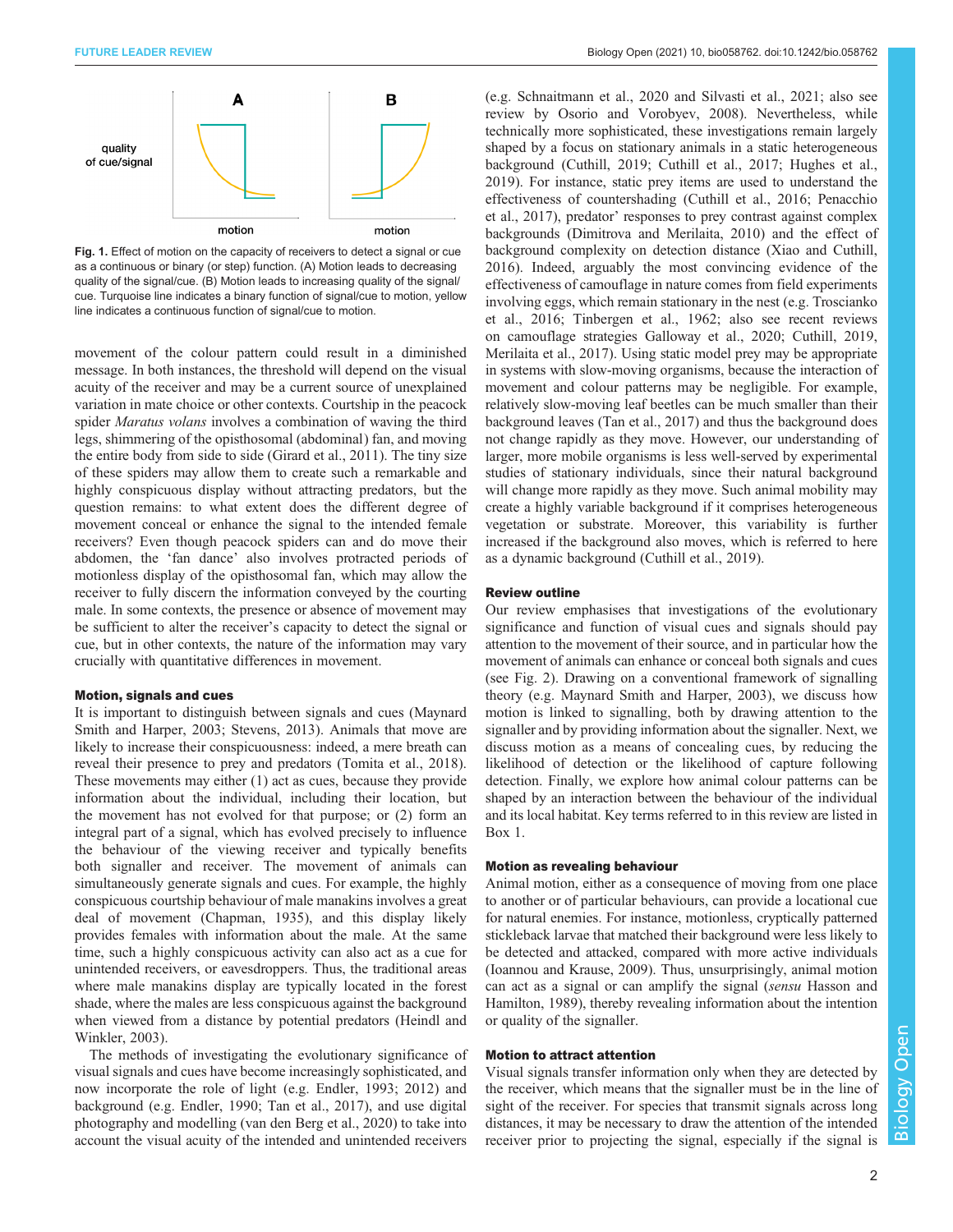<span id="page-2-0"></span>

Fig. 2. Schematic overview of article. Schematic overview of this Review, reflecting the organisation of the article and the main concepts discussed.

complex and the information is intrinsically linked to that complexity. Accordingly, signals may be preceded by an 'alert' component, a pattern that is common in acoustically-signalling species [\(Számadó, 2015\)](#page-10-0) but has received less attention in visuallysignalling species [\(Ord and Stamps, 2008](#page-9-0)). For example, territorial species of Anolis lizards advertise territorial boundaries with dynamic visual displays that include head-bobbing and repeated extensions of the colourful dewlap. In some species, individuals make exaggerated 'introductory' movements that increase the likelihood of signal detection ([Ord and Stamps, 2008](#page-9-0)). In other words, the movement of the animal acts to amplify the alert signals, an action that is likely to be especially important when the dynamic visual displays take place against a dynamic background [\(Fleishman, 1992](#page-8-0)). Indeed, Jacky lizards spend more time tailflicking, an alert movement that occurs before the territorial display, on more windy days with greater movement of the background vegetation ([Peters et al., 2007\)](#page-9-0).

## Motion that conveys information about the signaller Motion indicating intention

Motion can indicate the possession of defences, without actually executing them. For example, some chrysomelid beetles that perceive a threat will evert glands that contain chemical defences [\(Pasteels](#page-9-0) [et al., 1982](#page-9-0)) and tawny crazy ants adopt a ritualised aggressive behaviour, where they curl their abdomen at their opponents but refrain from spraying formic acid [\(LeBrun et al., 2019\)](#page-9-0). Presumably, this threatening behaviour achieves a similar outcome but without incurring the costs of synthesising the chemical defences. Nevertheless, there is a degree of ambiguity whether these behaviours represent a signal, allowing the threatening receiver to withdraw, or simply represent a change in posture that is necessary for the animal to defend itself. The latter can be used by the antagonist as a cue indicating an imminently dangerous encounter. This ambiguity is nicely illustrated by spitting cobras, which tend to elevate the front body in a characteristic manner prior to spitting. Although this posture does not always indicate that the individual will spit [\(Rasmussen](#page-9-0) [et al., 1995\)](#page-9-0), it may discourage any further engagement by the potentially threatening antagonist. Distinguishing whether this movement represents a threatening signal, or a cue associated with an imminent 'spit' is likely to be challenging, but such movements

seem more likely to represent highly reliable signals of intent for nonspecialist, mildly threatening receivers. On the other hand, it could be a less reliable or less effective cue when the snake is confronted by specialist snake-eating predators, such as mongoose, that could modify their attack based on these cues. In other words, motion can represent a signal of intent, but the reliability of this signal can vary depending on the attributes of the receiver.

#### Motion indicating signaller attributes

Animals signal information about their attributes or qualities in different sensory modalities and contexts, such as mate choice, resource defence and anti-predator defence. These signals may be relatively simple and constrained to a single sensory modality, such as a sound or colour pattern, or a more complex synergy of different sounds, odours and colours that is often referred to as multimodal signalling (e.g. [Higham and Hebets, 2013\).](#page-8-0) For instance, peacock spiders use seismic and visual signals in sexual signalling ([Girard](#page-8-0) [et al., 2011](#page-8-0)), with certain colours particularly influencing female choice ([Girard et al., 2018\)](#page-8-0). Movement often forms a vital component of these multimodal signals, but it is not always clear whether receivers pay attention to the movement *per se* or to its consequence: for example, orthopterans communicate with conspecifics by stridulating specially modified body parts (e.g. [Haskell, 1958](#page-8-0), [Eiriksson, 1993\)](#page-8-0). Here, the information is conveyed by the sound rather than the movement, as the signaller is typically not within sight. In contrast, courting cursorial spiders create seismic signals by drumming with their leg and body parts, and receivers may pay attention to both the vibrations and the movement of those body parts responsible for the seismic signals (e.g. [Elias](#page-8-0) [et al., 2005](#page-8-0) and [Uetz et al., 2009](#page-10-0)). Indeed, adding movement to visual signals also allows individuals to provide a more contemporary account of their attributes than may be possible with colour patterns alone. This may be important to the receiver if those attributes change with time, and the colour patterns reflect an historical account of quality when they were generated. A contemporary link between the signal and the quality of the signaller is inherent in auditory, vibrational and olfactory modalities, and perhaps combining colour pattern and movement, if the latter is physiologically costly, provides a similarly contemporary signal of quality in visual systems.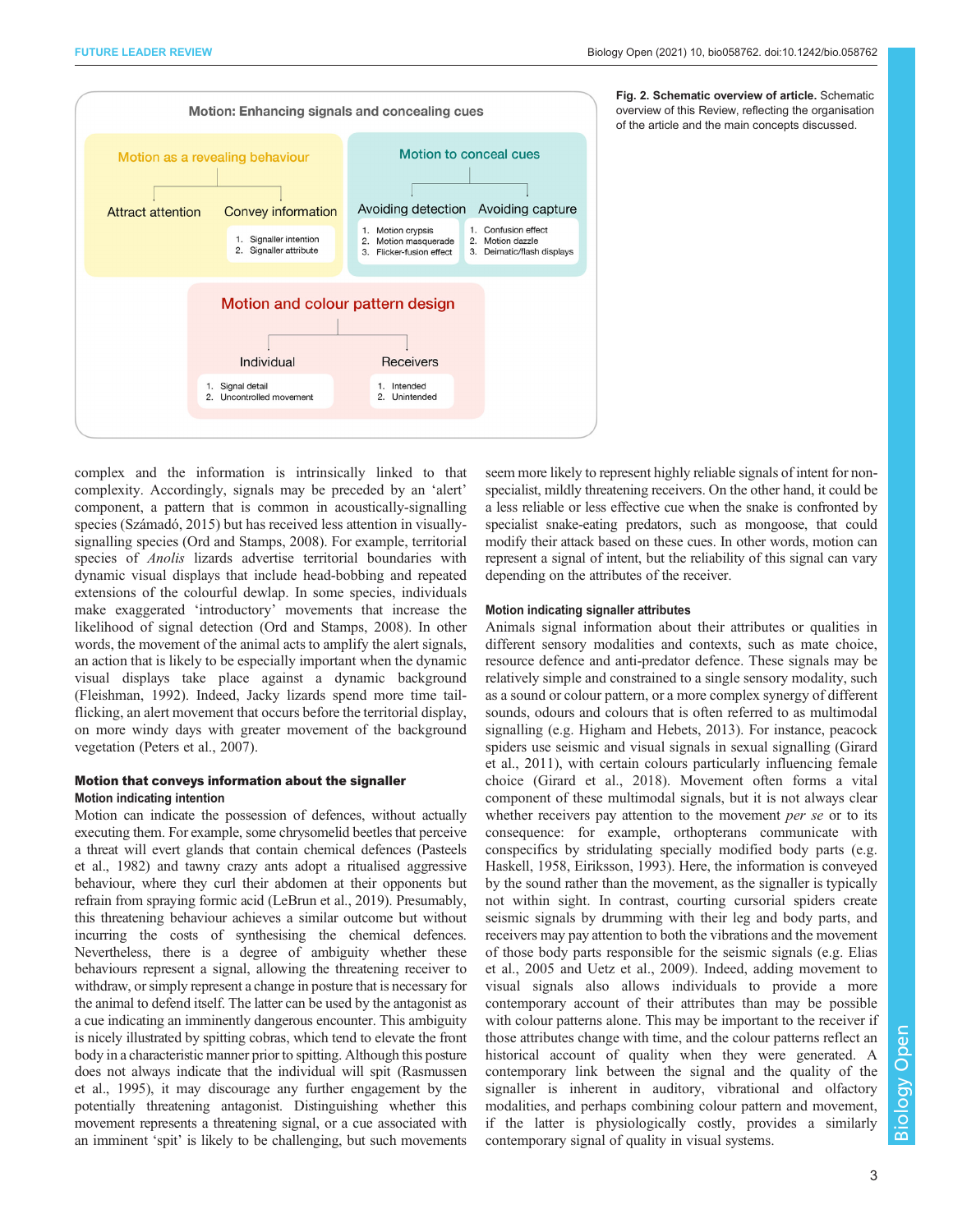<span id="page-3-0"></span>

| <b>Term</b>              | <b>Definition</b>                                                                                                                                                     | <b>References</b>                                                                             |
|--------------------------|-----------------------------------------------------------------------------------------------------------------------------------------------------------------------|-----------------------------------------------------------------------------------------------|
| <b>Confusion effect</b>  | Delays predator capture of a prey individual because the organism is<br>surrounded by the presence of conspecifics, moving or not.                                    | Landeau and Terbough (1986), Schradin (2000),<br>Lehtonen and Jaatinen (2016), Cuthill (2019) |
| Camouflage               | Concealing effect of a pattern that prevents the animal from being detected<br>and/or recognised.                                                                     | Thayer (1918), Stevens and Merilaita (2011),<br><b>Cuthill (2019)</b>                         |
| Crypsis                  | As a subset of camouflage, a range of strategies that prevent detection.                                                                                              | Stevens and Merilaita (2011), Ruxton et al.<br>(2018)                                         |
| Cue                      | A stimulus that contains information that has an effect on other organisms,<br>but has not evolved for that purpose.                                                  | <b>Stevens (2013)</b>                                                                         |
| Deimatic/startle display | Upon disturbance, a response with a sudden display of a brightly coloured<br>body part, that is concealed at rest.                                                    | Maldonado (1970), Umbers et al. (2015)                                                        |
| Dynamic background       | A variable background that can arise because the animal and/or objects in<br>the background are in motion, and there could be rapid variation in the<br>illumination. | Cuthill et al. (2019)                                                                         |
| <b>Flash colouration</b> | Where animals exhibit sudden conspicuous colouration to deter potential<br>predators.                                                                                 | Caro et al. (2020)                                                                            |
| Flicker-fusion effect    | A change in prey appearance if it moves rapidly enough such that its<br>pattern becomes blurred and reduces detection by potential predators.                         | Pough (1976), Stevens and Merilaita (2011),<br>Umeton et al. (2017)                           |
| Iridescence              | A phenomenon where the colour patterns change depending on the angle<br>of the receiver.                                                                              | Fox and Vevers (1960), Doucet and Medows<br>(2009), Duarte et al. (2017)                      |
| Masquerade               | Where the animal mimics an inanimate or inedible object, thus preventing<br>recognition by potential predators.                                                       | Stevens et al., (2011), Stevens and Merilaita,<br>2009b), Skelhorn (2015)                     |
| Motion camouflage        | Movement of an animal in a manner that decreases the probability of<br>detection.                                                                                     | Stevens and Merilaita (2009a), Pembury Smith<br>and Ruxton (2020)                             |
| Motion dazzle            | The markings of the prey negatively affect the predator's judgement of the<br>speed and trajectory of the moving prey, thus reducing capture.                         | Stevens (2007), Stevens and Merilaita (2011),<br>Caro and Koneru (2021)                       |
| Motion masquerade        | The motion and appearance of the animal mimics an uninteresting object,<br>thus preventing recognition by potential predators.                                        | Hall et al. (2017), Cuthill et al. (2019)                                                     |
| Signal                   | An act or structure that influences the behaviour of other organisms and<br>has evolved precisely because of this consequence.                                        | <b>Stevens (2013)</b>                                                                         |

The nature of movement, in terms of speed and direction, may be integral to the signal, as is the case for honeybee workers, whose 'dance' conveys information to their nestmates about the location and quality of food resources ([von Frisch, 1967;](#page-10-0) [Seeley, 1996\)](#page-9-0). Male fiddler crabs wave their enlarged claws during social interactions, and the complexity of the waving movement provides specific information, with more complex waving associated with broadcasting male location, and simpler but more frequent waving associated with mate choice [\(Perez and Backwell,](#page-9-0) [2020](#page-9-0)). Movement can form an important feature of the agonistic behaviour of contesting conspecifics, providing information about the protagonists' combative or fighting ability [\(Hardy and](#page-8-0) [Briffa, 2013](#page-8-0)). For example, contesting male ungulates engage in ritualised parallel walks, and although the function of this behaviour and the nature of the information being conveyed is unclear [\(Jennings et al., 2003\)](#page-8-0), it seems unlikely that this information could be conveyed as effectively if the contestants remained stationary. On the other hand, movement can add ambiguity to the signal. Neighbouring colonies of meat ants Iridomyrmex purpureus deploy numerous workers to traditional display areas, located midway between neighbouring nests, where pairs of non-nestmate workers rapidly antennate each other [\(Van Wilgenburg et al., 2005](#page-10-0)). This collective signalling provides information about relative colony size – pairs of displaying workers may be interrupted by a third worker, whose colony identity typically reflects their relative abundance and thus signals relative colony size ([Orbell et al., 2020\)](#page-9-0). However, this signal may be vulnerable to deception, at least in the short term, because workers from one colony could artificially exaggerate their relative colony size by moving more rapidly and thereby interrupting displaying pairs more frequently ([Orbell et al.,](#page-9-0) [2020](#page-9-0)).

Animals may combine visual signals with movement, although it is not always clear whether the information is conveyed by the movement, the colour pattern, or both. For example, prey may alert predators that they have been detected, thereby discouraging the predator from continuing their hunt, since the likelihood of success through the element of surprise has been reduced. Stotting in ungulates, where all four legs of the prey animal are held stiff and off the ground, is a classic example of such signals to potential predators [\(Caro, 1986](#page-7-0)). In this case, a particular feature of the animal, such as conspicuous rump marks, may act as an amplifying agent that allows a more accurate assessment of the rate of stotting, which is the real display of quality [\(FitzGibbon and Fanshawe,](#page-8-0) [1988\)](#page-8-0). Interestingly, the strength of this signal is correlated with the degree of concealing environment, with individuals stotting more frequently with increased vegetation height ([Stankowich and Coss,](#page-10-0) [2007\)](#page-10-0). Movement of a particular body part may also act to amplify the signal. For example, tail flashing in juncos is a courtship signal, but during winter may also act as a pursuit-deterrent signal to predators: field experiments revealed that the rate of tail flashing was higher in the presence of a model predator, but that individuals nevertheless reduced the rate of tail flashing with greater distance from the safety of cover [\(Ramesh and Lima, 2019\)](#page-9-0). Here, the rate of tail flashing, rather than the colour characteristics of the tail, seems likely to be of most interest to the receiver.

While movement can clearly enhance the visual signal, for example in the spectacular courtship displays of many species of birds, such as lyrebirds [\(Dalziell et al., 2013](#page-8-0)), it can be a crucial factor maximising the intensity of iridescent signals ([White et al.,](#page-10-0) [2015\)](#page-10-0), where the colour hue changes according to the viewing and/ or illumination geometry ([Stuart-Fox et al., 2021\)](#page-10-0). The iridescent colour patterns on the train of a male peacock are especially evident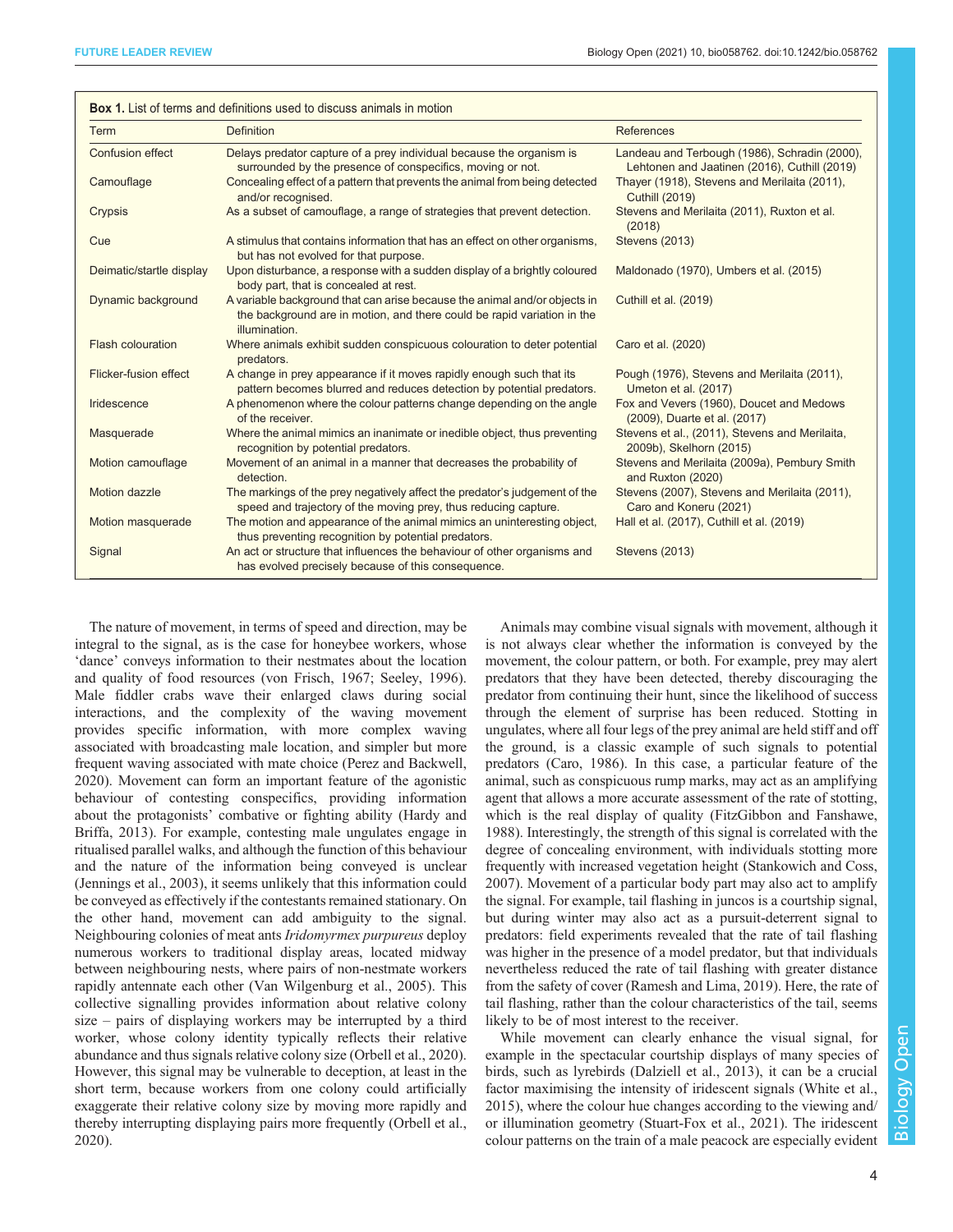when he shimmers or rattles the tail ([Dakin and Montgomerie,](#page-8-0) [2013](#page-8-0)), and iridescent colour patterns are common in bird species that are active in bright environments ([Seymour and Dean, 2010\)](#page-9-0). When movement is crucial for conveying the signal, especially if it provides information about the quality of the signaller, the consequence is not necessarily the same. For example, male Selasphorus platycercus (broad-tailed hummingbirds) precisely coordinate their aerial dive display to ensure that the female witnesses a dramatic red flash as the colours abruptly change on their iridescent gorget ([Hogan and Stoddard, 2018\)](#page-8-0). In contrast, the flight path of Calypte costae (Costa's hummingbird) and Calypte anna (Anna's hummingbird) ensures that the gorget retains a constant hue ([Simpson and McGraw, 2019\)](#page-9-0). Depending on the context, movement can be a crucial factor affecting the intensity and hue of iridescent signals.

#### Motion to conceal cues

As movement can increase conspicuousness, our understanding of adaptations to avoid detection typically assume the individual does not move, with numerous examples of colour patterns and morphological structures of immobile cryptic individuals blending remarkably with the background [\(Silvasti et al., 2021\)](#page-9-0). However, movement does not necessarily compromise camouflage: signal attenuation at large distances means that moving objects are still harder to detect when they are similarly patterned or similar to their background [\(Hall et al., 2013](#page-8-0); [2017](#page-8-0)). There are also several ways in which prey may specifically incorporate motion into their arsenal of defence strategies to compromise the cues used by their natural enemies (recently reviewed by [Stevens and Ruxton, 2019](#page-10-0) and [Caro and Koneru, 2021\)](#page-7-0). These mechanisms, which may operate synergistically, can be distinguished according to the two phases of natural enemy attack: the initial phase of detection of the victim, and the subsequent phase of capturing it. Thus, motion camouflage, motion masquerade and flicker-fusion effect refer to the capacity to avoid detection, whereas the confusion effect, motion dazzle, and deimatic or flash displays refer to the capacity to avoid capture following detection. Here, we simply distinguish among these mechanisms in the context of these two phases of avoiding predation, while acknowledging the ongoing debate about the terminology or complexity of these definitions (e.g. [Hogan et al.,](#page-8-0) [2017a](#page-8-0) and [b,](#page-8-0) and [Ruxton et al., 2018\).](#page-9-0)

#### Avoiding detection

Avoiding motion is clearly an effective way of reducing the risk of detection, and this is highlighted by the behaviour of nocturnal animals: porcupines are less mobile on moonlit nights ([Mori et al.,](#page-9-0) [2014](#page-9-0)), while beavers spend less time on land during brighter nights [\(Cabré et al., 2020](#page-7-0)). Nevertheless, other strategies have evolved to minimise cues that reveal presence, location or identity arising from a disjunct between the movement of the animal and background movement. Motion camouflage, where the nature of the movement decreases the probability of detection [\(Stevens and Merilaita,](#page-10-0) [2009a](#page-10-0)) can allow the moving organism to appear stationary to their targets, despite their movement ([Srinivasan and Davey, 1995](#page-9-0)). For instance, dragonflies use motion camouflage to disguise their movements by imitating the trajectory of a stationary object while moving towards their targets [\(Mizutani et al., 2003\)](#page-9-0). Portia fimbriata spiders in cryptic pursuit of their highly visual jumping spider (Salticidae) prey, apparently avoid detection by waving their palps and legs [\(Jackson, 1985](#page-8-0)). Strobing behaviour, locomotion that involves stationary pauses between bursts of very rapid movement, is a characteristic of Australian strobe ants Opisthopsis, and is also

thought to represent a form of motion camouflage by reducing their detection by predators [\(Waters and McGlynn, 2018\)](#page-10-0). Research using human subjects suggest that brief and rapid, random movements reduce the ability of predators to localise the prey item [\(Smart et al., 2020](#page-9-0)).

Animals may avoid detection as prey by mimicking an object that is uninteresting to potential predators. This deception may be enhanced by motion, defined as motion masquerade ([Cuthill et al.,](#page-8-0) [2019; Hall et al., 2017](#page-8-0)). Many species of stick insects sway in a sideto-side movement while otherwise remaining stationary, behaviour that is thought to reduce their conspicuousness against a background of vegetation that is moving with the wind ([Bässler and Pflüger,](#page-7-0) [1979; Bian et al., 2016](#page-7-0)). Experiments by [Bian et al. \(2016\)](#page-7-0) confirmed that swaying is maintained by random bursts of wind, and that this behaviour was quantitatively similar to that of moving plants, consistent with motion masquerade. This motion has also been interpretated as a mechanism to maintain balance [\(Cuthill,](#page-8-0) [2019; Kelty-Stephen, 2018\)](#page-8-0), based on the incorrect premise that phasmids "perch upon a branch in windy conditions" ([Kelty-](#page-8-0)[Stephen, 2018\)](#page-8-0). In fact, phasmids typically hang from branches to which they are firmly attached with claws. Motion masquerade may also be used by predators: swaying by praying mantids may reduce detection by prey and cannibalistic female conspecifics ([Watanabe](#page-10-0) [and Yano, 2013\)](#page-10-0), and crypsis in predatory vine snakes may be increased by swaying in response to changes in air currents [\(Fleishman, 1985](#page-8-0)).

Finally, movement can reduce detection as a result of the flickerfusion effect ([Pough, 1976;](#page-9-0) [Umeton et al., 2017\)](#page-10-0), where the speed of movement of the object is sufficient to create a blend of colour pattern that appears very similar to its background ([Endler, 1978](#page-8-0); [Stevens, 2007\)](#page-10-0). For instance, experiments on mantids presented with artificial prey indicate that as speed increases, prey with contrasting patterns are more difficult to detect ([Umeton et al.,](#page-10-0) [2019\)](#page-10-0). Depending on the receiver, this effect may be present in certain snake species: the ringed patterns of the non-venomous common water snake merge to form a single-coloured illusion when in flight [\(Pough, 1976\)](#page-9-0), as does the zig-zag pattern of European vipers ([Valkonen et al., 2020\)](#page-10-0), and the patterns of coral snake mimics [\(Titcomb et al., 2014](#page-10-0)). However, [Allen et al. \(2013\)](#page-7-0) found no relationship between transverse striping and speed in snakes. These contrasting results highlight the importance of interpreting signals in the context of specific receivers: the flicker-fusion effect on mammalian receivers does not necessarily apply to raptors [\(Valkonen et al., 2020\).](#page-10-0)

## Avoiding capture

Prey animals can reduce the likelihood of capture by predators through the confusion effect, motion dazzle, and deimatic or flash displays. These mechanisms compromise information processing by predators through the presence of conspecifics and the colour patterns of the prey and motion.

Predators attempting to capture an individual from among a group of conspecific prey may be more challenged if the prey individuals are moving asynchronously [\(Hogan et al., 2017b;](#page-8-0) [Parrish, 1993](#page-9-0); [Schradin, 2000\)](#page-9-0). The reduced predation risk arising from this confusion effect is attributed to the information processing constraints of predators [\(Ioannou et al., 2008](#page-8-0); [Krakauer, 1995\)](#page-9-0), which increase with larger numbers and/or a greater density of prey in the group [\(Hogan et al., 2017b; Ioannou et al., 2008;](#page-8-0) [Landeau and](#page-9-0) [Terborgh, 1986](#page-9-0)). For instance, stickleback attack success decreases with larger group sizes of Daphnia magna prey, because of increased spatial targeting error ([Ioannou et al., 2008\)](#page-8-0). The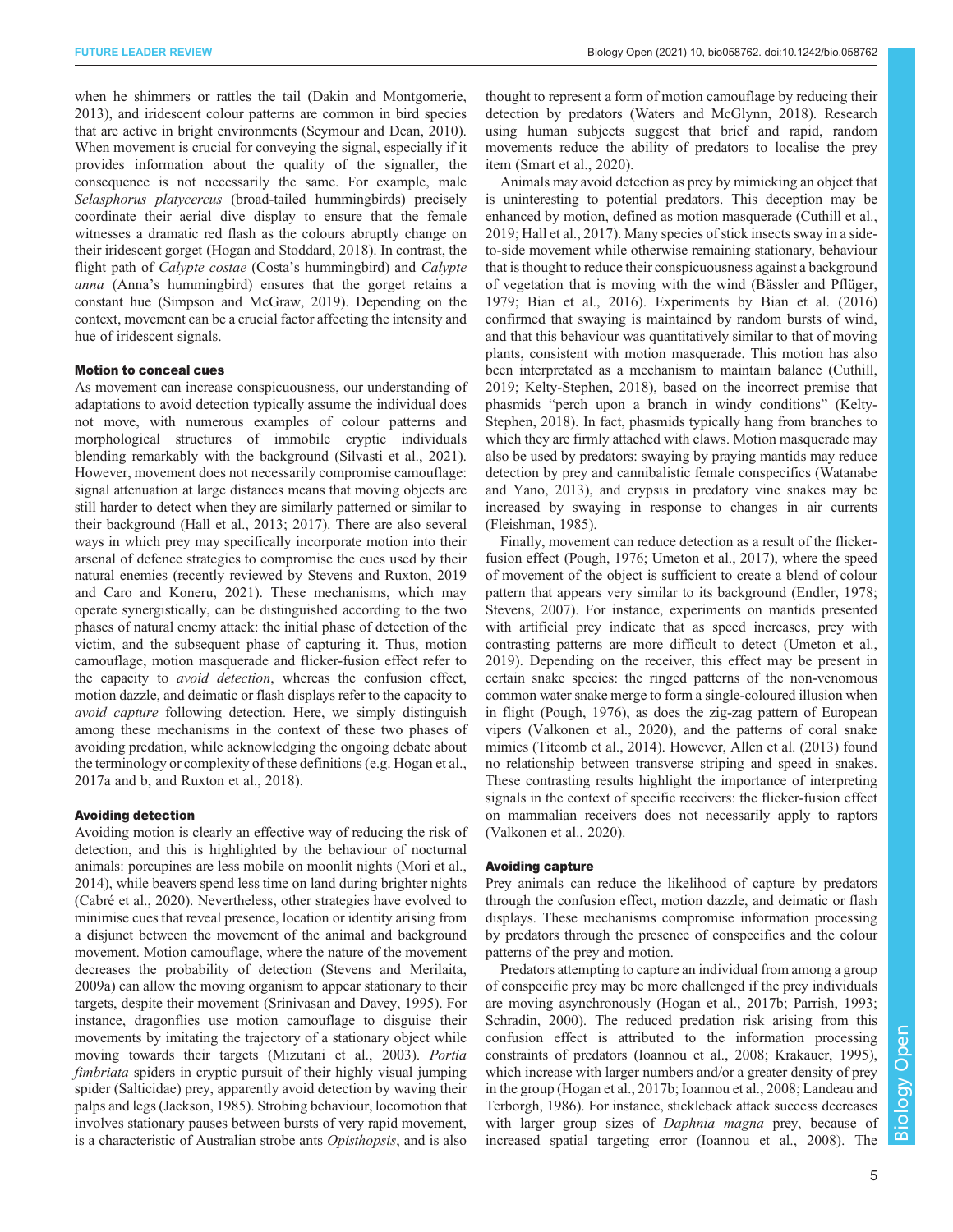<span id="page-5-0"></span>confusion effect relies on a high degree of similarity among individuals within the group, as 'odd' individuals are more readily targeted [\(Landeau and Terborgh, 1986\)](#page-9-0). On the other hand, the confusion effect can also be enhanced by dynamic colour changes among the group-living prey [\(Murali et al., 2019\)](#page-9-0). It would be interesting to investigate how changes in prey density, asynchronous movements of prey, and/or their dynamic colour changes have influenced the sensory capacity of the predator receivers.

Motion dazzle, where the contrasting markings of the moving prey, such as stripes or zig-zag patterns, can compromise the predator's judgement of its speed and trajectory, and thus reduces the likelihood of prey capture ([Elias et al., 2019; Hämäläinen et al.,](#page-8-0) [2015](#page-8-0); [Hughes et al., 2014](#page-8-0); [Kodandaramaiah et al., 2020](#page-8-0); [Murali](#page-9-0) [et al., 2019;](#page-9-0) [Stevens, 2007](#page-10-0); [Stevens et al., 2008](#page-10-0); [2011; Valkonen](#page-10-0) [et al., 2020\)](#page-10-0). Several studies refer to this phenomenon as 'dazzle camouflage' ([von Helversen et al., 2013](#page-10-0); [Hogan et al., 2016a](#page-8-0),[b,](#page-8-0) [2017a](#page-8-0),[b](#page-8-0); [Lingel, 2020\)](#page-9-0). However, as camouflage is not necessarily the underlying mechanism reducing the risk of predation during motion dazzle ([Stevens et al., 2011](#page-10-0)), we prefer 'motion dazzle' over 'dazzle camouflage' to avoid any confusion. The 'dazzle' aspect is induced by the high contrast markings on the prey and the success of motion dazzle may arise from reduced detection of prey by predators, regardless of the background [\(Hämäläinen et al., 2015\)](#page-8-0). Computer-based experiments with humans reveal that the effectiveness of the motion dazzle depends upon the size of the motion dazzle patterns and the speed of the organism [\(Kodandaramaiah et al., 2020](#page-8-0)). Smaller organisms seem to be better protected ([Kodandaramaiah et al., 2020](#page-8-0)), but the influence of the speed with which the organism moves is less clear [\(Kodandaramaiah et al., 2020;](#page-8-0) [Stevens et al., 2008\)](#page-10-0). Furthermore, high-contrast patterns may not always be effective in protecting an animal: for example, cuttlefish can adopt context-specific patterns when in motion, typically avoiding high-contrast patterns ([Zylinski](#page-10-0) [et al., 2009](#page-10-0)). Clearly, the effectiveness of motion dazzle depends on a range of factors, including the speed of movement and the size of the animal.

Finally, movement plays a crucial role in deimatic or startle displays, in which a camouflaged or cryptically coloured animal under imminent attack very rapidly reveals a bright colour pattern or other defence mechanism (see [Umbers et al., 2017\)](#page-10-0). For example,

the iconic Australian frillneck lizard has a large, extensible frill around the neck that, when extended, dramatically increases the apparent size of the individual. Frillneck lizards typically extend their frills in the presence of avian predators, and in some instances the display is amplified by lunging at the predator ([Perez-Martinez](#page-9-0) [et al., 2020](#page-9-0)). Less dramatic versions of this behaviour may be referred to as flash displays, such as tail flashing in wading birds, or tail flagging in white-tailed deer [\(Caro et al., 2020](#page-7-0)). While deimatic and flash displays in the presence of a predator have the common property of facultatively revealing an otherwise concealed, conspicuous colour pattern, exactly how this behaviour reduces the probability of capture remains unclear. One possibility is that it reduces the detectability of the fleeing, less conspicuous individual [\(Caro et al., 2020](#page-7-0); [Loeffler-Henry et al., 2018](#page-9-0)). Perhaps the effectiveness of this defence is determined by the duration of the display, and how much time can elapse before the display ceases to have an effect on the predator's searching behaviour.

#### Motion and colour pattern design

The significance of visual cues and signals is unlikely to be fully understood independently of the movement of their source or the surrounding environment. In this section, we briefly discuss some emerging predictions about the interaction of signals and the environment in the context of animal movement, which are summarised in Table 1. In particular, we explore the impact of motion on signal detail, the challenges of uncontrolled movement of the signal, and finally, the interaction between motion, signals and receivers.

#### Signal detail

Many visual signals include detailed patterns arising from a combination of contrasting colours and colour characteristics, and the information conveyed by such signals may be specified by the detail of these colour pattens (Table 1). Small deviations from even simple colour patterns can have life or death consequences for many organisms, ranging from chemically defended beetle larvae ([Tan](#page-10-0) [et al., 2016](#page-10-0)) to the eggs of brood parasite cuckoos ([Honza and](#page-8-0) [Cherry, 2017\)](#page-8-0). The degree of mimicry in the eggs of cuckoo brood parasites is truly remarkable, and perhaps necessary because every cuckoo egg 'encounters' the host parent, who can very carefully

Table 1. Factors determining colour patterns and their interactions with motion.

| Level       | Factor                | Interaction with motion                                                                                                                                            | Predictions                                                                                                                                                                                                                                                                                                |
|-------------|-----------------------|--------------------------------------------------------------------------------------------------------------------------------------------------------------------|------------------------------------------------------------------------------------------------------------------------------------------------------------------------------------------------------------------------------------------------------------------------------------------------------------|
| Individual  | Signal detail         | Detail-specific information can be lost with movement<br>of the animal.                                                                                            | Less or no detail if the signal is combined with movement.<br>There will be differences in the speed of motion or<br>behaviour across the different morphs, with brighter<br>individuals adopting slower motion and/or greater<br>propensity to inhabit brighter habitats, compared to<br>cryptic species. |
|             | Uncontrolled movement | Movement of the animal and/or its signal may<br>compromise information transfer.                                                                                   | Animal behaviour/motion would change to optimise the<br>animals' signal in the presence of a changing<br>environment.                                                                                                                                                                                      |
| Environment | Intended receivers    | Movement increases or decreases the signal quality to<br>intended receivers.                                                                                       | Intended receivers may exert selection pressure to<br>'optimise' the amount of movement, or to 'relax' the<br>required precision of the signal.                                                                                                                                                            |
|             | Unintended receivers  | Movement increases the risk of detection by natural<br>enemies.                                                                                                    | When eavesdropping is expected/possible, organisms<br>would either 1) be able to adjust their behaviour in<br>response to conditions, or 2) have co-evolved motion<br>that complements their signals.                                                                                                      |
|             | Dynamic habitat       | Movement of prey animal in a moving habitat results in<br>adaptations that compensate for the loss of<br>information and/or overcoming the environmental<br>noise. | The greater the variability of the habitat, the greater the<br>plasticity of the animal colour pattern and/or the greater<br>the 'forgiveness' by the receivers for signal<br>imprecision.                                                                                                                 |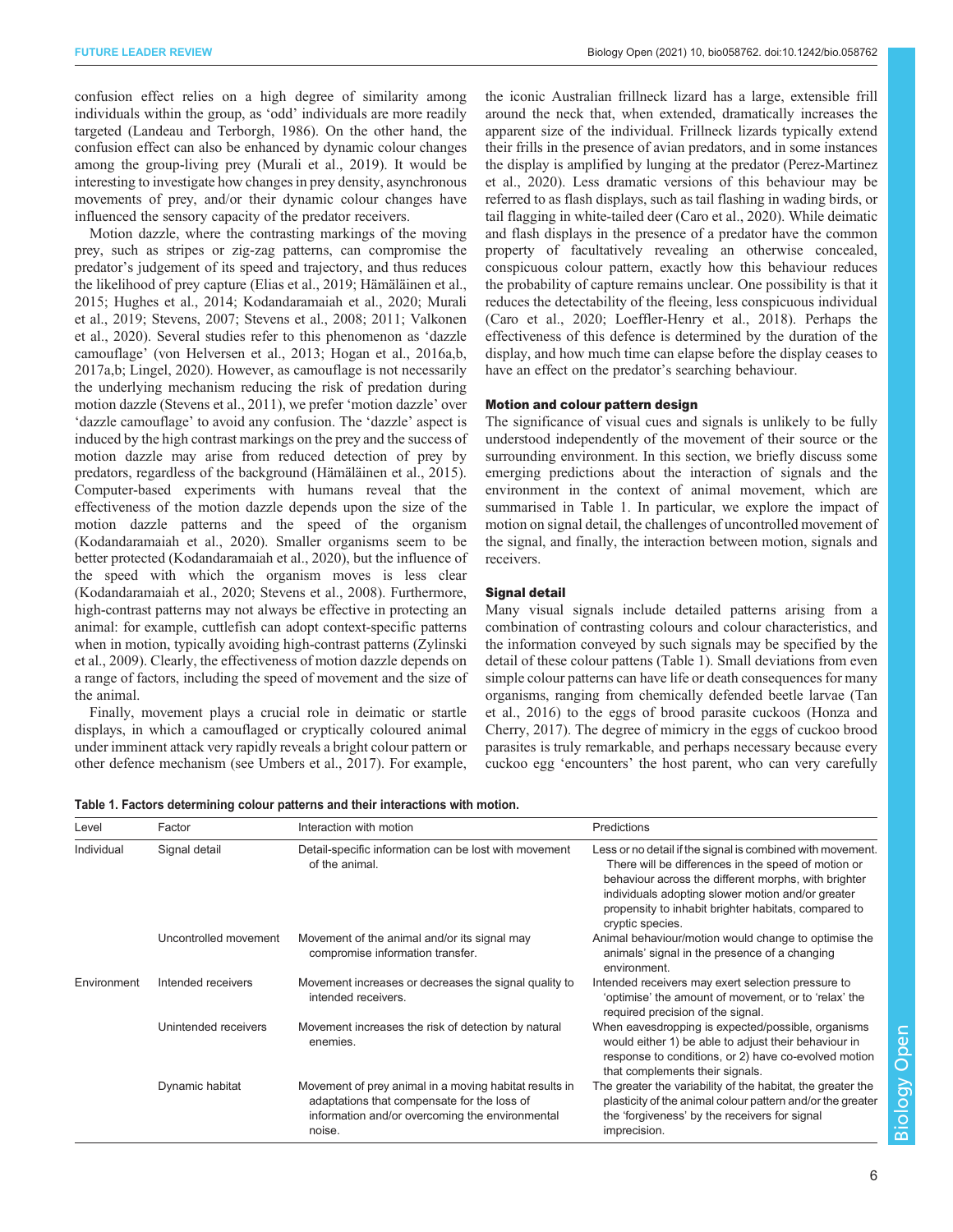scrutinise the details of the patterns of the stationary eggs. This degree of scrutiny may not be possible for Malurus fairy-wrens, whose domed nests create a dim interior that may make it difficult to discriminate their eggs from those of bronze cuckoo parasites. Discriminating between moving chicks is likely to be even more challenging, and may contribute to the evolution of a different sensory modality: adults use begging calls, rather than visual traits to discriminate between host and bronze cuckoos nestlings [\(Langmore et al., 2003\)](#page-9-0). [Garcia et al. \(2020\)](#page-8-0), drawing on insights from psychophysics, emphasise the importance of considering observer perception when considering the biological significance of differences in the colour patterns of visual mimetic systems, and further insights seem likely by incorporating the movement of both the signal and observer within this paradigm.

The details in the colour pattern that acts as a signal may depend upon the speed of the animals' movement ([Table 1\)](#page-5-0). Very rapid movement may blur the detail of the colour pattern, thereby concealing the information the signal is supposed to convey. This may be especially apparent under sexual selection, which can favour the evolution of elaborate visual signals in one sex, typically males, that provide information about their relative suitability as mates to discerning females ([Anderssen, 1994;](#page-7-0) [Hare and Simmons, 2019](#page-8-0); [Wiens and Tuschhoff, 2020\)](#page-10-0). In some species, these colour patterns may be remarkably detailed, such as those of Maratus peacock spiders ([Stavenga et al., 2016\)](#page-10-0), or the detailed patterned plumage of estrildid finches [\(Soma and Garamszegi, 2018](#page-9-0)). In other species, the colour patterns may be far less detailed, such as the gorgeous feather colours of some birds of paradise that are highlighted by elaborate courtship movements (e.g. [Ligon et al., 2018\)](#page-9-0). If rapid movement blurs the detail of the colour pattern, then the information the signal is supposed to convey may be lost. Accordingly, we predict that the degree of detail of animal colour patterns, or their function as revealing information about the courting male, is associated with the speed or nature of movement that occurs during courtship displays. Courtship that involves rapid movement may constrain the level of colour pattern detail or, conversely, the courtship displays of males of species with detailed colour patterns may involve less rapid movement. For example, male fairy-wrens hold flower petals in their bill while courting the female (e.g. [Karubian and Alvarado,](#page-8-0) [2003](#page-8-0)), and the frequent movement of the male during courtship [\(Mulder, 1997](#page-9-0)) suggests that the relevant information is conveyed by the simple possession of the petal, rather than any details of its shape, size or colour.

The predicted association between signaller movement and signal detail can be generalised to other signalling contexts [\(Table 1\)](#page-5-0). The detail of a colour pattern necessary for prey to convey information about their palatability (e.g. [Maan and Cummings, 2012\)](#page-9-0) or ease of capture (e.g. [Páez et al., 2021\)](#page-9-0) may also vary according to the movement of the signaller. Species-level comparisons across several different taxonomic groups reveal differences in colour patterns according to mobility: among lizards, species with striped colour patterns are more mobile than those with cryptic patterns [\(Halperin et al., 2017](#page-8-0)); small, fast-moving snakes that hunt actively tend to have longitudinal stripes, while large, slow snakes that ambush hunt have blotched patterns ([Allen et al., 2013](#page-7-0)); longitudinal bands occur more frequently on the eye-lines of faster moving, slender fish species, and vertical bands occurred more frequently on sharply turning, deep-bodied fishes [\(Barlow,](#page-7-0) [1972](#page-7-0)). While these inter-specific associations suggest relationships between movement and colour pattern detail, it is unclear whether these colour patterns act as conspicuous signals or concealing cues. Variation within species may provide clearer insights. For example,

there is remarkable between-population variation in the colour patterns of the poison arrow frog Dendrobates pumilio, which is correlated with chemical defence ([Maan and Cummings, 2012](#page-9-0)). The mobility of the frog may also contribute to this variation: perhaps frogs with more detailed colour patterns are also generally less mobile.

#### Uncontrolled signal movement

Signallers may have to contend with uncontrolled movement of their signal, and thus the information it conveys [\(Table 1](#page-5-0)). For example, male greater bowerbirds create a visual illusion for females viewing decorations located in the 'court' beside the bower, by placing different sized decorations at different distances from the bower, and the quality of this illusion determines male mating success [\(Kelley and Endler, 2012\)](#page-8-0). However, these decorations may be displaced by the elements or by the movement of other animals across the court, thus altering the quality of the illusion, and so males must monitor the court and, if necessary, adjust the arrangement of any disturbed decorations ([Kelley and Endler,](#page-8-0) [2012\)](#page-8-0).

For some species, adjustments to compensate for uncontrolled movement may not always be possible. Many species of orbweaving spiders incorporate decorations, comprising conspicuous silks or prey debris, around the centre of their orb-webs [\(Herberstein](#page-8-0) [et al., 2000](#page-8-0); [Tan et al., 2010](#page-10-0); [Théry and Casas, 2009; Walter and](#page-10-0) [Elgar, 2012\)](#page-10-0). The presence of these decorations is puzzling because the effectiveness of an orb-web would seem to depend upon being inconspicuous, which might be compromised by these decorations [\(Walter and Elgar, 2012\)](#page-10-0). Empirical studies that address the function of these decoration signals provide inconsistent evidence, encouraging a lively debate ([Herberstein et al., 2000;](#page-8-0) [Tan et al.,](#page-10-0) [2010; Théry and Casas, 2009; Walter and Elgar, 2012](#page-10-0)). Perhaps these differences arise from variation in the degree of uncontrolled movement of the decoration and thus their efficacy as a signal [\(Table 1\)](#page-5-0). Orb-webs are remarkably flexible and may move in response to quite light air currents, causing movement of the decoration signal. There is considerable variation in the conspicuousness of these decorations (and the resident spiders, see [Peng et al., 2020\)](#page-9-0) to receivers with different visual acuities, as inferred from stationary images [\(Caves et al., 2018](#page-7-0)), and this conspicuousness may vary even more as the wind moves both spiders and background vegetation. How uncontrolled movement could affect the efficacy of the decoration signal remains unknown and deserves further investigation.

#### Receivers

The degree to which patterns of motion (including speed, orientation and repeatability) influence the effectiveness of the colour pattern depends in part on the receiver: natural enemies will exert strong selection favouring motion patterns that optimise the effectiveness of either the signal (e.g. revealing chemical defence) or the concealing colour pattern. However, receivers in other signalling contexts may be more 'forgiving' and still recognise the information conveyed by colour patterns that are slightly distorted by any movement [\(Table 1\)](#page-5-0). While technical advances allow us to ask questions about the neurological processes associated with detecting visual signals (e.g. [Drewniak et al., 2020; Ito et al., 2021](#page-8-0); [Silvasti et al., 2021\),](#page-9-0) less attention has focussed on the impact of signal imprecision, especially that introduced by movement, and how it is accommodated before the 'signal' fails to convey information. Mimetic systems may be especially useful models for investigating the impact of motion on colour patterns that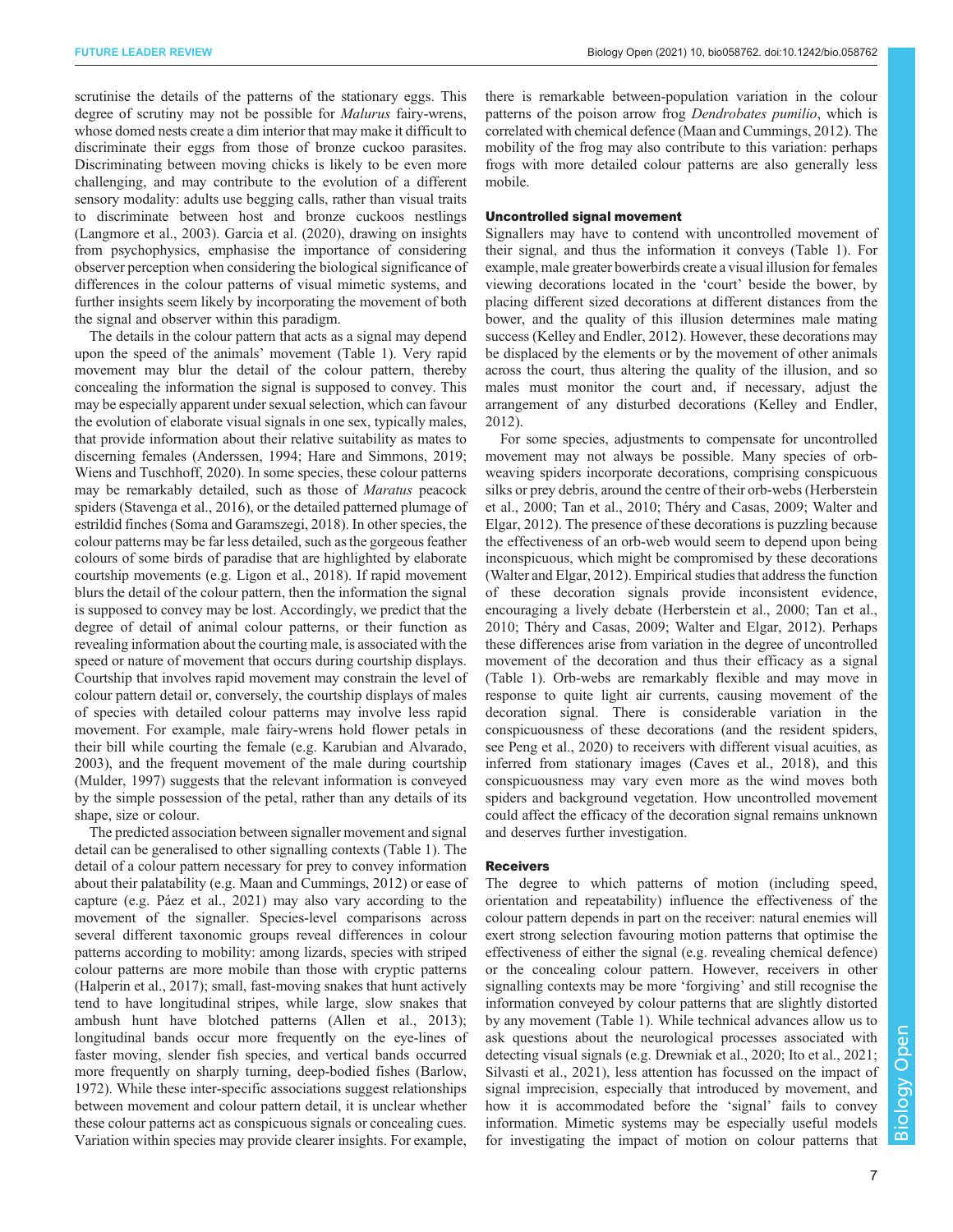<span id="page-7-0"></span>provide protection from natural enemies. For example, the octopus, Macrotritopus defilippi, mimics both the swimming behaviour and colouration of its flounder model [\(Hanlon et al., 2010](#page-8-0)), indicating that mimicry of the colour pattern alone provides insufficient defence against predators. Likewise, the remarkable visual resemblance of ant-mimicking salticid spiders to their ant models may also be insufficient: some species also move their first pair of legs to mimic the antennal movement of ants (Ceccarelli, 2008).

Visual signalling that is vulnerable to eavesdroppers may be helpful systems for investigating the links between movement, visual display and receiver visual acuity because the latter may differ between intended and unintended receivers. Eavesdroppers are unintended receivers of a signal ([McGregor et al., 1993](#page-9-0); Brandley et al., 2013), and movement that increases the conspicuousness of the signal for the intended receiver may or may not act similarly for eavesdroppers ([Table 1\)](#page-5-0). First, the frequency of movement required to alert the intended receiver may not be the same as that required to alert the eavesdropper. Field experiments with robotic lizard signallers suggest that the risk of attack is not substantially increased when the dew-lap display, which is exposed by movement, is relatively infrequent [\(Ord et al.,](#page-9-0) [2021](#page-9-0)). Second, the display may convey different information to the intended receiver and eavesdropper. Male fireflies produce flashes of bioluminescence while flying, and the patterns of light production provide information to conspecific females about the nature or attributes of the male, but his location to predatory eavesdroppers [\(Stanger-Hall and Lloyd, 2015](#page-10-0)). Intriguingly, these predatory eavesdroppers can include other species of fireflies: female Photorius fireflies are specialist predators of Photinus fireflies, locating their prey by eavesdropping on the visual signal (e.g. [Lloyd, 1973; Lewis and Cratsley, 2007\)](#page-9-0). Phylogenetic comparative analyses indicate evolutionary associations between flashing patterns and movement [\(Stanger-Hall and Lloyd, 2015\)](#page-10-0), and between flashing patterns and sensory (eye) morphology [\(Stanger-Hall et al., 2018](#page-10-0)). Perhaps these patterns also vary with the risk of eavesdropping. Intriguingly, firefly flashes may function beyond mate attraction: there is some evidence that firefly flashes represent an aposematic signal to spiders ([Long et al., 2012\)](#page-9-0) and bats [\(Moosman et al., 2009](#page-9-0)). Perhaps the timing of these flashes, and the movement of males and females, align with the perceptual capacity of intended conspecific and heterospecific receivers, and other eavesdroppers.

#### A dynamic environment

Some forty years ago, John [Endler \(1978\)](#page-8-0) highlighted the importance of the background environment for shaping both conspicuous signals and concealing cues – insights that continue to have a profound impact on our understanding of organismal colour patterns and visual ecology more generally. Nevertheless, the environment is rarely static: animals move, which means their background structure may vary over time; and the background itself may move if it comprises flexible, non-rigid structures such as vegetation. Despite the increasing interest in investigating how the movement of both animals and their background has a concealing function (recently reviewed by [Cuthill et al., 2019\)](#page-8-0), there has been less focus on how movement affects visual signals. Examples of the importance of these interactions abound – more complex habitats can function to conceal signals: lizards adjust their displays with varying wind conditions to increase signal efficacy (Bian et al., 2019; [Ord et al., 2007; Ord and Stamps, 2008](#page-9-0); [Ramos and Peters,](#page-9-0) [2017](#page-9-0)), while habitat structure drives the evolution of aerial sexual displays in birds ([Menezes and Santos, 2020](#page-9-0)). In aquatic habitats,

where the light intensity fluctuates and is polarised, visual signals and cues are affected by both the movement of water and the movement of the animal ([Cuthill et al., 2019](#page-8-0)). For example, dappled light can mask the movement of prey and thus disrupt detection [\(Matchette et al., 2019](#page-9-0)), while selection on reef fish mimics to resemble their model varies with the depth of water and thus light environment (Cheney and Marshall, 2009). Clearly, investigations of the significance of visual signals and cues must incorporate a moving source against a dynamic, moving background. The movement of both animals and their background thus has implications for both the conspicuousness of visual signals and the effectiveness with which colour patterns conceal cues ([Table 1\)](#page-5-0). While it is widely understood that the impact of motion on revealing cues are the mirror image of those for concealing signals, our review highlights how motion can make signals more conspicuous and cues less conspicuous.

#### Acknowledgements

We thank Daiqin Li and Min Tan for their helpful discussions and comments on an earlier draft: unknown to us, they were independently preparing a detailed review on motion and camouflage. We are also grateful for the detailed and thoughtful comments of the anonymous reviewers.

#### Competing interests

The authors declare no competing or financial interests.

#### Funding

E.J.T. thanks National Geographic Society for an Explorer Grant NGS-KOR-301R-18 that supports her work on colour patterns and movement.

#### References

- [Allen, W. L., Baddeley, R., Scott-Samuel, N. E. and Cuthill, I. C.](https://doi.org/10.1093/beheco/art058) (2013). The [evolution and function of pattern diversity in snakes.](https://doi.org/10.1093/beheco/art058) Behav. Ecol. 24, 1237-1250. [doi:10.1093/beheco/art058](https://doi.org/10.1093/beheco/art058)
- Anderssen, M. B. (1994). Sexual Selection. Princeton, New Jersey: Princeton University Press.
- Barlow, G. W. [\(1972\). The attitude of fish eye-lines in relation to body shape and to](https://doi.org/10.2307/1442777) stripes and bars. Copeia 1972[, 4-12. doi:10.2307/1442777](https://doi.org/10.2307/1442777)
- Bässler, U. and Pflüger, H. J. [\(1979\). The control-system of the femur-tibia-joint of](https://doi.org/10.1007/BF00614492) [the phasmidExtatosoma tiaratum and the control of rocking.](https://doi.org/10.1007/BF00614492) J. Comp. Physiol. 132[, 209-215. doi:10.1007/BF00614492](https://doi.org/10.1007/BF00614492)
- [Bian, X., Elgar, M. A. and Peters, R. A.](https://doi.org/10.1093/beheco/arv125) (2016). The swaying behavior of [Extatosoma tiaratum : motion camouflage in a stick insect?](https://doi.org/10.1093/beheco/arv125) Behav. Ecol. 27, [83-92. doi:10.1093/beheco/arv125](https://doi.org/10.1093/beheco/arv125)
- [Bian, X., Chandler, T., Pinilla, A. and Peters, R. A.](https://doi.org/10.3389/fevo.2019.00130) (2019). Now you see me, now you don'[t: environmental conditions, signaler behavior, and receiver response](https://doi.org/10.3389/fevo.2019.00130) [thresholds interact to determine the efficacy of a movement-based animal signal.](https://doi.org/10.3389/fevo.2019.00130) Front. Ecol. Evol. 7[, 130. doi:10.3389/fevo.2019.00130](https://doi.org/10.3389/fevo.2019.00130)
- [Brandley, N. C., Speiser, D. I. and Johnsen, S.](https://doi.org/10.1007/s10682-013-9656-9) (2013). Eavesdropping on visual secrets. Evol. Ecol. 27[, 1045-1068. doi:10.1007/s10682-013-9656-9](https://doi.org/10.1007/s10682-013-9656-9)
- Cabré[, L. B., Mayer, M., Steyaert, S. and Rosell, F.](https://doi.org/10.1007/s42991-020-00029-7) (2020). Beaver (Castor fiber) [activity and spatial movement in response to light and weather conditions.](https://doi.org/10.1007/s42991-020-00029-7) Mamm. Biol. 100[, 261-271. doi:10.1007/s42991-020-00029-7](https://doi.org/10.1007/s42991-020-00029-7)
- Caro, T. [\(1986\). The functions of stotting: a review of the hypotheses.](https://doi.org/10.1016/S0003-3472(86)80051-3) Anim. Behav. 34[, 649-662. doi:10.1016/S0003-3472\(86\)80051-3](https://doi.org/10.1016/S0003-3472(86)80051-3)
- Caro, T. and Koneru, M. [\(2021\). Towards an ecology of protective coloration.](https://doi.org/10.1111/brv.12670) Biol. Rev. 96[, 611-614. doi:10.1111/brv.12670](https://doi.org/10.1111/brv.12670)
- [Caro, T., Raees, H. and Stankowich, T.](https://doi.org/10.1007/s00265-020-2819-0) (2020). Flash behavior in mammals? Behav. Ecol. Sociobiol. 74[, 44. doi:10.1007/s00265-020-2819-0](https://doi.org/10.1007/s00265-020-2819-0)
- [Caves, E. M., Brandley, N. C. and Johnsen, S.](https://doi.org/10.1016/j.tree.2018.03.001) (2018). Visual acuity and the evolution of signals. Trends Ecol. Evol. 33[, 358-372. doi:10.1016/j.tree.2018.03.](https://doi.org/10.1016/j.tree.2018.03.001) [001](https://doi.org/10.1016/j.tree.2018.03.001)
- Ceccarelli, F. S. [\(2008\). Behavioral mimicry in](https://doi.org/10.1636/CSt07-114.1) Myrmarachne species (Araneae, [Salticidae\) from North Queensland, Australia.](https://doi.org/10.1636/CSt07-114.1) J. Arachnol. 36, 344-351. doi:10. [1636/CSt07-114.1](https://doi.org/10.1636/CSt07-114.1)
- Chapman, F. M. (1935). The courtship of Gould's manakin (Manacus vitellinus vitellinus) on Barro Colorado Island, canal zone. Bull. Am. Museum Nat. Hist. 68, 472-521.
- Cheney, K. L. and Marshall, N. J. [\(2009\). Mimicry in coral reef fish: how accurate is](https://doi.org/10.1093/beheco/arp017) [this deception in terms of color and luminance?](https://doi.org/10.1093/beheco/arp017) Behav. Ecol. 20, 459-468. doi:10. [1093/beheco/arp017](https://doi.org/10.1093/beheco/arp017)
- Crowson, R. A. (1981). The Biology of the Coleoptera. London: Academic Press Inc.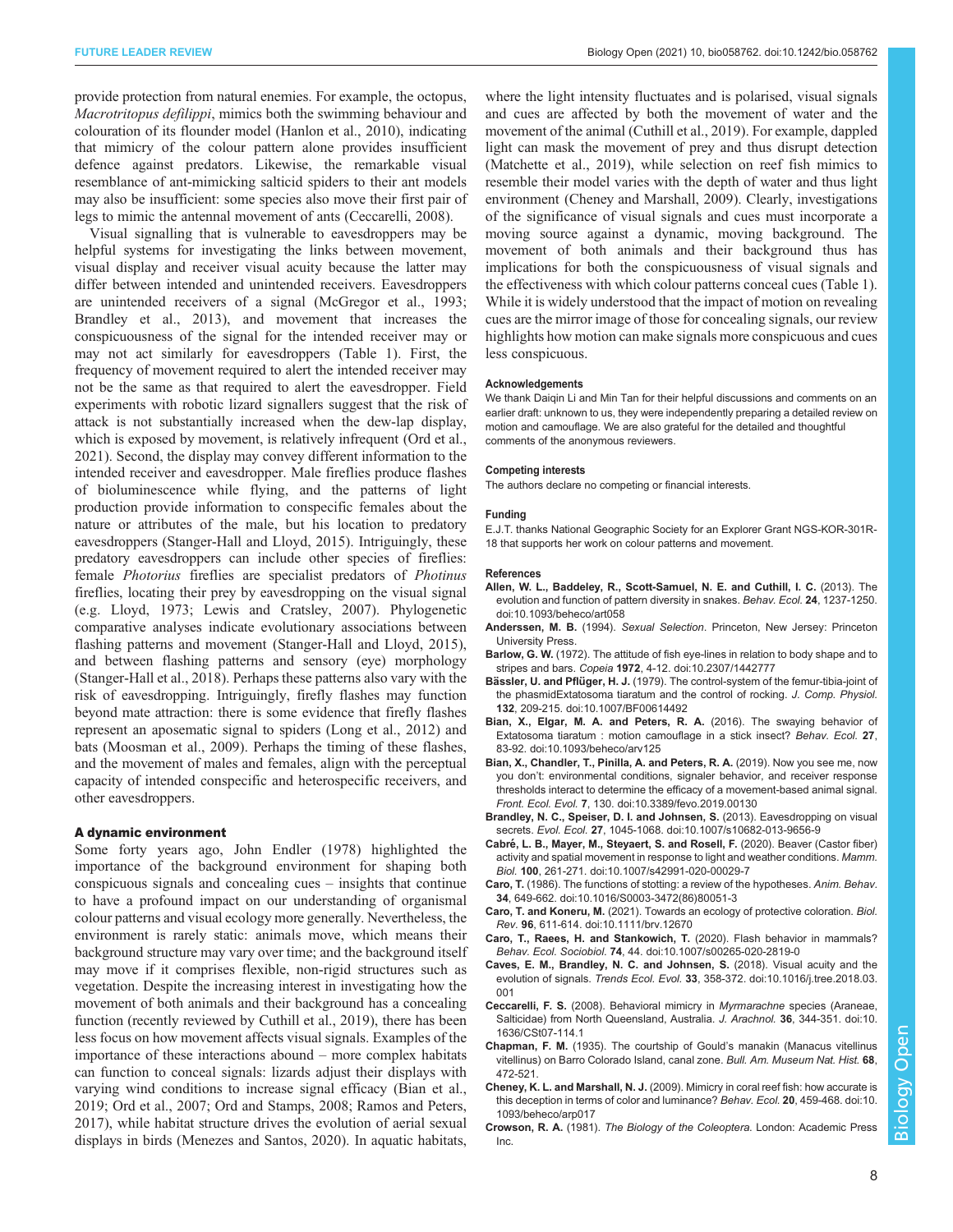- <span id="page-8-0"></span>Cuthill, I. C. (2019). Camouflage. J. Zool. 308[, 75-92. doi:10.1111/jzo.12682](https://doi.org/10.1111/jzo.12682)
- [Cuthill, I. C., Sanghera, N. S., Penacchio, O., Lovell, P. G., Ruxton, G. D. and](https://doi.org/10.1073/pnas.1611589113) Harris, J. M. [\(2016\). Optimizing countershading camouflage.](https://doi.org/10.1073/pnas.1611589113) Proc. Natl. Acad. Sci. USA 113[, 13093-13097. doi:10.1073/pnas.1611589113](https://doi.org/10.1073/pnas.1611589113)
- [Cuthill, I. C., Allen, W. L., Arbuckle, K., Caspers, B., Chaplin, G., Hauber, M. E.,](https://doi.org/10.1126/science.aan0221) [Hill, G. E., Jablonski, N. G., Jiggins, C. D., Kelber, A. et al.](https://doi.org/10.1126/science.aan0221) (2017). The biology of color. Science (80-.) 357[, eaan0221. doi:10.1126/science.aan0221](https://doi.org/10.1126/science.aan0221)
- [Cuthill, I. C., Matchette, S. R. and Scott-Samuel, N. E.](https://doi.org/10.1016/j.cobeha.2019.07.007) (2019). Camouflage in a dynamic world. Curr. Opin. Behav. Sci. 30[, 109-115. doi:10.1016/j.cobeha.2019.](https://doi.org/10.1016/j.cobeha.2019.07.007) [07.007](https://doi.org/10.1016/j.cobeha.2019.07.007)
- Dakin, R. and Montgomerie, R. [\(2013\). Eye for an eyespot: how iridescent](https://doi.org/10.1093/beheco/art045) [plumage ocelli influence peacock mating success.](https://doi.org/10.1093/beheco/art045) Behav. Ecol. 24, 1048-1057. [doi:10.1093/beheco/art045](https://doi.org/10.1093/beheco/art045)
- [Dalziell, A. H., Peters, R. A., Cockburn, A., Dorland, A. D., Maisey, A. C. and](https://doi.org/10.1016/j.cub.2013.05.018) Magrath, R. D. [\(2013\). Dance choreography is coordinated with song repertoire in](https://doi.org/10.1016/j.cub.2013.05.018) a complex avian display. Curr. Biol. 23[, 1132-1135. doi:10.1016/j.cub.2013.05.](https://doi.org/10.1016/j.cub.2013.05.018) [018](https://doi.org/10.1016/j.cub.2013.05.018)
- Deane, C. D. [\(1944\). The broken-wing behavior of the killdeer.](https://doi.org/10.2307/4079369) Auk 61, 243-247. [doi:10.2307/4079369](https://doi.org/10.2307/4079369)
- Dimitrova, M. and Merilaita, S. [\(2010\). Prey concealment: visual background](https://doi.org/10.1093/beheco/arp174) [complexity and prey contrast distribution.](https://doi.org/10.1093/beheco/arp174) Behav. Ecol. 21, 176-181. doi:10.1093/ [beheco/arp174](https://doi.org/10.1093/beheco/arp174)
- Doucet, S. M. and Meadows, M. G. [\(2009\). Iridescence: a functional perspective.](https://doi.org/10.1098/rsif.2008.0395.focus) J. R. Soc. Interface 6 [Suppl. 2, S115-S132. doi:10.1098/rsif.2008.0395.focus](https://doi.org/10.1098/rsif.2008.0395.focus)
- [Drewniak, M. E., Briscoe, A. D., Cocucci, A. A., Beccacece, H. M., Zapata, A. I.](https://doi.org/10.1093/biolinnean/blaa066) and Moré, M. (2020). From the butterfly'[s point of view: learned colour association](https://doi.org/10.1093/biolinnean/blaa066) [determines differential pollination of two co-occurring mock verbains by Agraulis](https://doi.org/10.1093/biolinnean/blaa066) vanillae (Nymphalidae). Biol. J. Linn. Soc. 130[, 715-725. doi:10.1093/biolinnean/](https://doi.org/10.1093/biolinnean/blaa066) [blaa066](https://doi.org/10.1093/biolinnean/blaa066)
- [Duarte, R. C., Flores, A. A. V. and Stevens, M.](https://doi.org/10.1098/rstb.2016.0342) (2017). Camouflage through colour [change: mechanisms, adaptive value and ecological significance.](https://doi.org/10.1098/rstb.2016.0342) Philos. Trans. R. Soc. B Biol. Sci. 372[, 20160342. doi:10.1098/rstb.2016.0342](https://doi.org/10.1098/rstb.2016.0342)
- Eiriksson, T. [\(1993\). Female preference for specific pulse duration of male songs in](https://doi.org/10.1006/anbe.1993.1058) [the grasshopper, Omocestus viridulus.](https://doi.org/10.1006/anbe.1993.1058) Anim. Behav. 45, 471-477. doi:10.1006/ [anbe.1993.1058](https://doi.org/10.1006/anbe.1993.1058)
- [Elias, D. O., Hebets, E. A., Hoy, R. R. and Mason, A. C.](https://doi.org/10.1016/j.anbehav.2004.06.024) (2005). Seismic signals are [crucial for male mating success in a visual specialist jumping spider \(Araneae:](https://doi.org/10.1016/j.anbehav.2004.06.024) Salticidae). Anim. Behav. 69[, 931-938. doi:10.1016/j.anbehav.2004.06.024](https://doi.org/10.1016/j.anbehav.2004.06.024)
- [Elias, M. A. M., Anker, A. and Gawryszewski, F. M.](https://doi.org/10.1093/biolinnean/blz152) (2019). Microhabitat use and [body size drive the evolution of colour patterns in snapping shrimps \(Decapoda:](https://doi.org/10.1093/biolinnean/blz152) Alpheidae: Alpheus). Biol. J. Linn. Soc. 128[, 806-816. doi:10.1093/biolinnean/](https://doi.org/10.1093/biolinnean/blz152) [blz152](https://doi.org/10.1093/biolinnean/blz152)
- Endler, J. A. (1978). A predator's view of animal color patterns. Evol. Biol. 11, 319-364.
- Endler, J. A. [\(1990\). On the measurement and classification of colour in studies of](https://doi.org/10.1111/j.1095-8312.1990.tb00839.x) animal colour patterns. Biol. J. Linn. Soc. 41[, 315-352. doi:10.1111/j.1095-8312.](https://doi.org/10.1111/j.1095-8312.1990.tb00839.x) [1990.tb00839.x](https://doi.org/10.1111/j.1095-8312.1990.tb00839.x)
- Endler, J. A. [\(1993\). The color of light in forests and its implications.](https://doi.org/10.2307/2937121) Ecol. Monogr. 63[, 1-27. doi:10.2307/2937121](https://doi.org/10.2307/2937121)
- Endler, J. A. [\(2012\). A framework for analysing colour pattern geometry: adjacent](https://doi.org/10.1111/j.1095-8312.2012.01937.x) colours. Biol. J. Linn. Soc. 107[, 233-253. doi:10.1111/j.1095-8312.2012.01937.x](https://doi.org/10.1111/j.1095-8312.2012.01937.x)
- [FitzGibbon, C. D. and Fanshawe, J. H.](https://doi.org/10.1007/BF00299889) (1988). Stotting in Thomson's gazelles: an [honest signal of condition.](https://doi.org/10.1007/BF00299889) Behav. Ecol. Sociobiol. 23, 69-74. doi:10.1007/ [BF00299889](https://doi.org/10.1007/BF00299889)
- Fleishman, L. J. [\(1985\). Cryptic movement in the vine snake oxybelis aeneus.](https://doi.org/10.2307/1444822) Copeia 1985[, 242-245. doi:10.2307/1444822](https://doi.org/10.2307/1444822)
- Fleishman, L. J. [\(1992\). The influence of the sensory system and the environment](https://doi.org/10.1086/285304) [on motion patterns in the visual displays of anoline lizards and other vertebrates.](https://doi.org/10.1086/285304) Am. Nat. 139[, S36-S61. doi:10.1086/285304](https://doi.org/10.1086/285304)
- Fox, H. M. and Vevers, G. (1960). The nature of animal colours. London: Sidgwick and Jackson.
- [Galloway, J. A. M., Green, S. D., Stevens, M. and Kelley, L. A.](https://doi.org/10.1098/rstb.2019.0478) (2020). Finding a [signal hidden among noise: how can predators overcome camouflage strategies?](https://doi.org/10.1098/rstb.2019.0478) Philos. Trans. R. Soc. B Biol. Sci. 375[, 20190478. doi:10.1098/rstb.2019.0478](https://doi.org/10.1098/rstb.2019.0478)
- [Garcia, J. E., Phillips, R. D., Peter, C. I. and Dyer, A. G.](https://doi.org/10.3389/fpls.2020.601700) (2020). Changing how biologists view flowers–[color as a perception not a trait.](https://doi.org/10.3389/fpls.2020.601700) Front Plant Sci. 11, 1775. [doi:10.3389/fpls.2020.601700](https://doi.org/10.3389/fpls.2020.601700)
- Girard, M. B., Kasumovic, M. M. and Elias, D. O. (2011). Multi-modal courtship in the peacock spider, maratus volans (O.P.-Cambridge, 1874). PLoS One 6, e25390.
- [Girard, M. B., Kasumovic, M. M. and Elias, D. O.](https://doi.org/10.1093/beheco/ary128) (2018). The role of red coloration [and song in peacock spider courtship: insights into complex signaling systems.](https://doi.org/10.1093/beheco/ary128) Behav. Ecol. 29[, 1234-1244. doi:10.1093/beheco/ary128](https://doi.org/10.1093/beheco/ary128)
- [Hall, J. R., Cuthill, I. C., Baddeley, R., Shohet, A. J. and Scott-Samuel, N. E.](https://doi.org/10.1098/rspb.2013.0064) [\(2013\). Camouflage, detection and identification of moving targets.](https://doi.org/10.1098/rspb.2013.0064) Proc. R. Soc. B Biol. Sci. 280[, 20130064. doi:10.1098/rspb.2013.0064](https://doi.org/10.1098/rspb.2013.0064)
- [Hall, J. R., Baddeley, R., Scott-Samuel, N. E., Shohet, A. J. and Cuthill, I. C.](https://doi.org/10.1093/beheco/arx085) [\(2017\). Camouflaging moving objects: crypsis and masquerade.](https://doi.org/10.1093/beheco/arx085) Behav. Ecol. 28, [1248-1255. doi:10.1093/beheco/arx085](https://doi.org/10.1093/beheco/arx085)
- [Halperin, T., Carmel, L. and Hawlena, D.](https://doi.org/10.1111/1365-2435.12700) (2017). Movement correlates of lizards' dorsal pigmentation patterns. Funct. Ecol. 31[, 370-376. doi:10.1111/1365-2435.](https://doi.org/10.1111/1365-2435.12700) [12700](https://doi.org/10.1111/1365-2435.12700)
- Hämälä[inen, L., Valkonen, J., Mappes, J. and Rojas, B.](https://doi.org/10.1007/s10071-015-0874-0) (2015). Visual illusions in predator–[prey interactions: birds find moving patterned prey harder to catch.](https://doi.org/10.1007/s10071-015-0874-0) Anim. Cogn. 18[, 1059-1068. doi:10.1007/s10071-015-0874-0](https://doi.org/10.1007/s10071-015-0874-0)
- [Hanlon, R. T., Watson, A. C. and Barbosa, A.](https://doi.org/10.1086/BBLv218n1p15) (2010). A 'Mimic Octopus' in the [atlantic: flatfish mimicry and camouflage by macrotritopus defilippi.](https://doi.org/10.1086/BBLv218n1p15) Biol. Bull. 218, [15-24. doi:10.1086/BBLv218n1p15](https://doi.org/10.1086/BBLv218n1p15)
- Hardy, I. and Briffa, M. (2013). Animal Contests. Cambridge: Cambridge University Press.
- Hare, R. M. and Simmons, L. W. [\(2019\). Sexual selection and its evolutionary](https://doi.org/10.1111/brv.12484) [consequences in female animals.](https://doi.org/10.1111/brv.12484) Biol. Rev. 94, 929-956. doi:10.1111/brv.12484
- Haskell, P. T. [\(1958\). Stridulation and associated behaviour in certain](https://doi.org/10.1016/0003-3472(58)90005-8) [orthoptera. 2. Stridulation of females and their behaviour with males.](https://doi.org/10.1016/0003-3472(58)90005-8) Anim. Behav. 6[, 27-42. doi:10.1016/0003-3472\(58\)90005-8](https://doi.org/10.1016/0003-3472(58)90005-8)
- Hasson, O. and Hamilton, W. D. [\(1989\). Amplifiers and the handicap principle in](https://doi.org/10.1098/rspb.1989.0006) sexual selection: a different emphasis. [Proc. R. Soc. London. Ser. B. Biol. Sci.](https://doi.org/10.1098/rspb.1989.0006) 235[, 383-406. doi:10.1098/rspb.1989.0006](https://doi.org/10.1098/rspb.1989.0006)
- Heindl, M. and Winkler, H. [\(2003\). Interacting effects of ambient light and plumage](https://doi.org/10.1007/s00265-002-0562-3) [color patterns in displaying wire-tailed manakins \(Aves, Pipridae\).](https://doi.org/10.1007/s00265-002-0562-3) Behav. Ecol. Sociobiol. 53[, 153-162. doi:10.1007/s00265-002-0562-3](https://doi.org/10.1007/s00265-002-0562-3)
- [Herberstein, M. E., Craig, C. L., Coddington, J. A. and Elgar, M. A.](https://doi.org/10.1111/j.1469-185X.2000.tb00056.x) (2000). The [functional significance of silk decorations of orb-web spiders: a critical review of](https://doi.org/10.1111/j.1469-185X.2000.tb00056.x) the empirical evidence. Biol. Rev. 75[, 649-669. doi:10.1111/j.1469-185X.2000.](https://doi.org/10.1111/j.1469-185X.2000.tb00056.x) [tb00056.x](https://doi.org/10.1111/j.1469-185X.2000.tb00056.x)
- Higham, J. P. and Hebets, E. A. [\(2013\). An introduction to multimodal](https://doi.org/10.1007/s00265-013-1590-x) communication. Behav. Ecol. Sociobiol. 67[, 1381-1388. doi:10.1007/s00265-](https://doi.org/10.1007/s00265-013-1590-x) [013-1590-x](https://doi.org/10.1007/s00265-013-1590-x)
- Hogan, B. G. and Stoddard, M. C. [\(2018\). Synchronization of speed, sound and](https://doi.org/10.1038/s41467-018-07562-7) [iridescent color in a hummingbird aerial courtship dive.](https://doi.org/10.1038/s41467-018-07562-7) Nat. Commun. 9, 5260. [doi:10.1038/s41467-018-07562-7](https://doi.org/10.1038/s41467-018-07562-7)
- [Hogan, B. G., Cuthill, I. C. and Scott-Samuel, N. E.](https://doi.org/10.1093/beheco/arw081) (2016a). Dazzle camouflage, [target tracking, and the confusion effect.](https://doi.org/10.1093/beheco/arw081) Behav. Ecol. 27, 1547-1551. doi:10. [1093/beheco/arw081](https://doi.org/10.1093/beheco/arw081)
- [Hogan, B. G., Scott-Samuel, N. E. and Cuthill, I. C.](https://doi.org/10.1098/rsos.160180) (2016b). Contrast, contours [and the confusion effect in dazzle camouflage.](https://doi.org/10.1098/rsos.160180) R. Soc. Open Sci. 3, 160180. [doi:10.1098/rsos.160180](https://doi.org/10.1098/rsos.160180)
- [Hogan, B. G., Cuthill, I. C. and Scott-Samuel, N. E.](https://doi.org/10.1016/j.anbehav.2016.11.022) (2017a). Dazzle camouflage [and the confusion effect: the influence of varying speed on target tracking.](https://doi.org/10.1016/j.anbehav.2016.11.022) Anim. Behav. 123[, 349-353. doi:10.1016/j.anbehav.2016.11.022](https://doi.org/10.1016/j.anbehav.2016.11.022)
- [Hogan, B. G., Hildenbrandt, H., Scott-Samuel, N. E., Cuthill, I. C. and Hemelrijk,](https://doi.org/10.1098/rsos.160564) C. K. [\(2017b\). The confusion effect when attacking simulated three-dimensional](https://doi.org/10.1098/rsos.160564) starling flocks. R. Soc. Open Sci. 4[, 160564. doi:10.1098/rsos.160564](https://doi.org/10.1098/rsos.160564)
- Honza, M. and Cherry, M. I. (2017). Egg Characteristics Affecting Egg Rejection BT - Avian Brood Parasitism: Behaviour, Ecology, Evolution and Coevolution (ed. M. Soler), pp. 401-419. Cham: Springer International Publishing.
- [Hughes, A., Troscianko, J. and Stevens, M.](https://doi.org/10.1186/s12862-014-0201-4) (2014). Motion dazzle and the effects [of target patterning on capture success.](https://doi.org/10.1186/s12862-014-0201-4) BMC Evol. Biol. 14, 201. doi:10.1186/ [s12862-014-0201-4](https://doi.org/10.1186/s12862-014-0201-4)
- [Hughes, A., Liggins, E. and Stevens, M.](https://doi.org/10.1098/rspb.2019.0646) (2019). Imperfect camouflage: how to hide in a variable world? Proc. R. Soc. B Biol. Sci. 286[, 20190646. doi:10.1098/](https://doi.org/10.1098/rspb.2019.0646) [rspb.2019.0646](https://doi.org/10.1098/rspb.2019.0646)
- Ioannou, C. and Krause, J. [\(2009\). Interactions between background matching and](https://doi.org/10.1098/rsbl.2008.0758) [motion during visual detection can explain why cryptic animals keep still.](https://doi.org/10.1098/rsbl.2008.0758) Biol. Lett. 5[, 191-193. doi:10.1098/rsbl.2008.0758](https://doi.org/10.1098/rsbl.2008.0758)
- [Ioannou, C., Tosh, C. R., Neville, L. and Krause, J.](https://doi.org/10.1093/beheco/arm109) (2008). The confusion effect [from neural networks to reduced predation risk.](https://doi.org/10.1093/beheco/arm109) Behav. Ecol. 19, 126-130. doi:10. [1093/beheco/arm109](https://doi.org/10.1093/beheco/arm109)
- Ito, K., Suzuki, M. F. and Mochizuki, K. [\(2021\). Evolution of honest reward signal in](https://doi.org/10.1098/rspb.2020.2848) flowers. Proc. R. Soc. B Biol. Sci. 288[, 20202848. doi:10.1098/rspb.2020.2848](https://doi.org/10.1098/rspb.2020.2848)
- Jackson, R. R. [\(1985\). A web-building jumping spider.](https://doi.org/10.1038/scientificamerican0985-102) Sci. Am. 253, 102-115. [doi:10.1038/scientificamerican0985-102](https://doi.org/10.1038/scientificamerican0985-102)
- [Jennings, D. J., Gammell, M. P., Carlin, C. M. and Hayden, T. J.](https://doi.org/10.1006/anbe.2003.2124) (2003). Is the [parallel walk between competing male fallow deer, Dama dama, a lateral display](https://doi.org/10.1006/anbe.2003.2124) of individual quality? Anim. Behav. 65[, 1005-1012. doi:10.1006/anbe.2003.2124](https://doi.org/10.1006/anbe.2003.2124)
- Karubian, J. and Alvarado, A. [\(2003\). Testing the function of petal-carrying in the](https://doi.org/10.1071/MU01063) [Red-backed Fairy-wren \(Malurus melanocephalus\).](https://doi.org/10.1071/MU01063) Emu Austral Ornithol. 103, [87-92. doi:10.1071/MU01063](https://doi.org/10.1071/MU01063)
- Kelley, L. A. and Endler, J. A. [\(2012\). Male great bowerbirds create forced](https://doi.org/10.1073/pnas.1208350109) [perspective illusions with consistently different individual quality.](https://doi.org/10.1073/pnas.1208350109) Proc. Natl. Acad. Sci. USA 109[, 20980-20985. doi:10.1073/pnas.1208350109](https://doi.org/10.1073/pnas.1208350109)
- Kelty-Stephen, D. G. (2018). Multifractal evidence of nonlinear interactions stabilizing posture for phasmids in windy conditions: A reanalysis of insect postural-sway data. PLoS ONE 13, e0202367.
- [Kodandaramaiah, U., Palathingal, S., Bindu Kurup, G. and Murali, G.](https://doi.org/10.1093/beheco/arz154) (2020). [What makes motion dazzle markings effective against predation?](https://doi.org/10.1093/beheco/arz154) Behav. Ecol. 31[, 43-53. doi:10.1093/beheco/arz154](https://doi.org/10.1093/beheco/arz154)

Biology Open

Biology

Open

9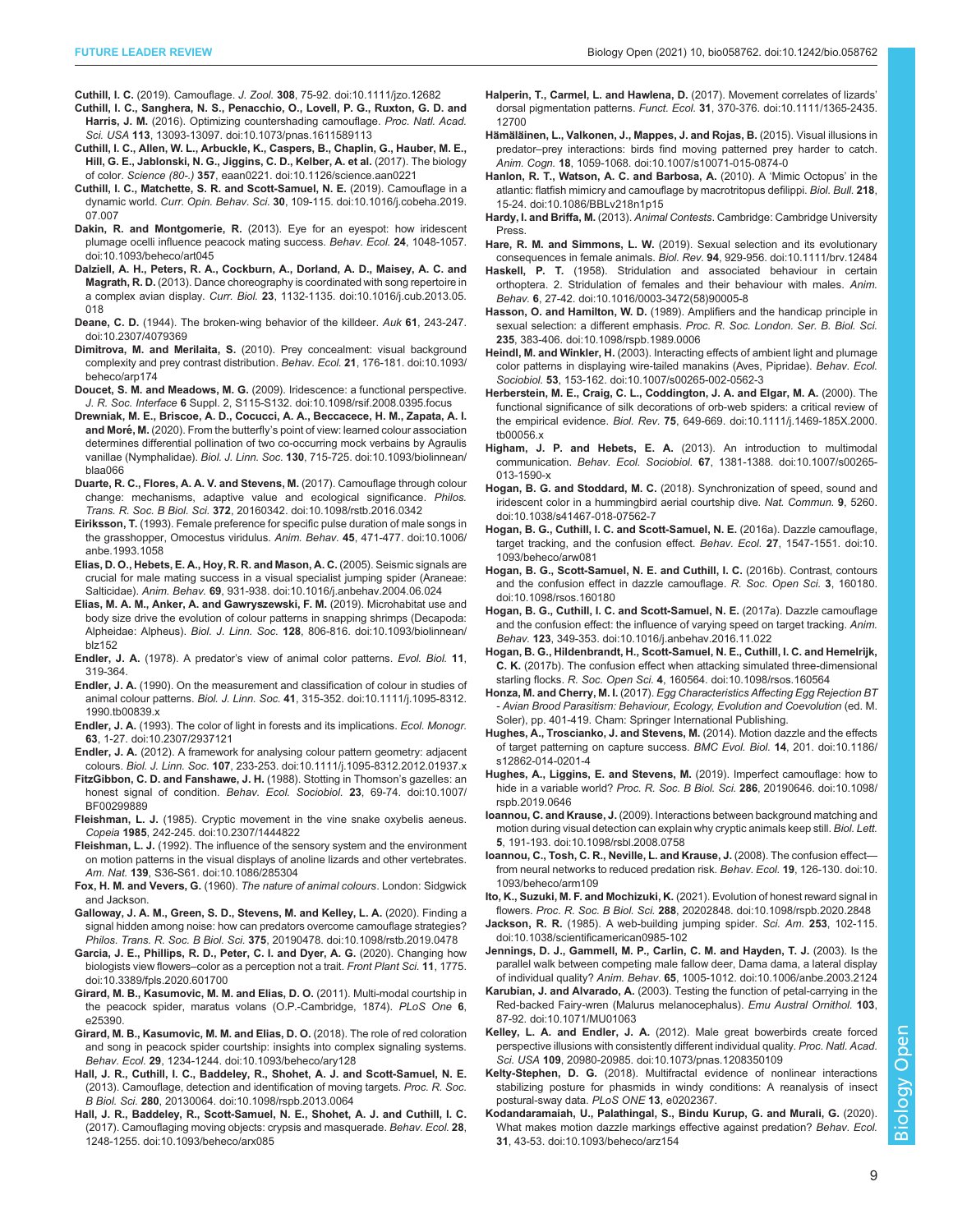- <span id="page-9-0"></span>Krakauer, D. C. [\(1995\). Groups confuse predators by exploiting perceptual](https://doi.org/10.1007/BF00177338) [bottlenecks: a connectionist model of the confusion effect.](https://doi.org/10.1007/BF00177338) Behav. Ecol. Sociobiol. 36[, 421-429. doi:10.1007/BF00177338](https://doi.org/10.1007/BF00177338)
- [Landeau, L. and Terborgh, J.](https://doi.org/10.1016/S0003-3472(86)80208-1) (1986). Oddity and the 'confusion effect' in predation. Anim. Behav. 34[, 1372-1380. doi:10.1016/S0003-3472\(86\)80208-1](https://doi.org/10.1016/S0003-3472(86)80208-1)
- [Langmore, N. E., Hunt, S. and Kilner, R. M.](https://doi.org/10.1038/nature01460) (2003). Escalation of a coevolutionary [arms race through host rejection of brood parasitic young.](https://doi.org/10.1038/nature01460) Nature 422, 157-160. [doi:10.1038/nature01460](https://doi.org/10.1038/nature01460)
- LeBrun, E. G., Plowes, R. M., Folgarait, P. J., Bollazzi, M. and Gilbert, L. E. (2019). Ritualized aggressive behavior reveals distinct social structures in native and introduced range tawny crazy ants. PLoS One 14, e0225597.
- Lehtonen, J. and Jaatinen, K. [\(2016\). Safety in numbers: the dilution effect and](https://doi.org/10.1007/s00265-016-2075-5) [other drivers of group life in the face of danger.](https://doi.org/10.1007/s00265-016-2075-5) Behav. Ecol. Sociobiol. 70, [449-458. doi:10.1007/s00265-016-2075-5](https://doi.org/10.1007/s00265-016-2075-5)
- Lewis, S. M. and Cratsley, C. K. [\(2007\). Flash signal evolution, mate choice, and](https://doi.org/10.1146/annurev.ento.53.103106.093346) predation in fireflies. Annu. Rev. Entomol. 53[, 293-321. doi:10.1146/annurev.](https://doi.org/10.1146/annurev.ento.53.103106.093346) [ento.53.103106.093346](https://doi.org/10.1146/annurev.ento.53.103106.093346)
- [Ligon, R. A., Diaz, C. D., Morano, J. L., Troscianko, J., Stevens, M., Moskeland,](https://doi.org/10.1371/journal.pbio.2006962) A., Laman, T. G. and Scholes, E.III [\(2018\). Evolution of correlated complexity in](https://doi.org/10.1371/journal.pbio.2006962) [the radically different courtship signals of birds-of-paradise.](https://doi.org/10.1371/journal.pbio.2006962) PLoS Biol. 16, [e2006962. doi:10.1371/journal.pbio.2006962](https://doi.org/10.1371/journal.pbio.2006962)
- Lingel, J. [\(2020\). Dazzle camouflage as queer counter conduct.](https://doi.org/10.1177/1367549420902805) Eur. J. Cult. Stud. [doi:10.1177/1367549420902805](https://doi.org/10.1177/1367549420902805)

Lloyd, J. E. (1973). Firefly parasites and predators. Coleopt. Bull. 27, 91-106.

- [Loeffler-Henry, K., Kang, C., Yip, Y., Caro, T. and Sherratt, T. N.](https://doi.org/10.1093/beheco/ary030) (2018). Flash [behavior increases prey survival.](https://doi.org/10.1093/beheco/ary030) Behav. Ecol. 29, 528-533. doi:10.1093/beheco/ [ary030](https://doi.org/10.1093/beheco/ary030)
- [Long, S. M., Lewis, S., Jean-Louis, L., Ramos, G., Richmond, J. and Jakob,](https://doi.org/10.1016/j.anbehav.2011.10.008) E. M. [\(2012\). Firefly flashing and jumping spider predation.](https://doi.org/10.1016/j.anbehav.2011.10.008) Anim. Behav. 83, [81-86. doi:10.1016/j.anbehav.2011.10.008](https://doi.org/10.1016/j.anbehav.2011.10.008)
- Maan, M. E. and Cummings, M. E. [\(2012\). Poison frog colors are honest signals of](https://doi.org/10.1086/663197) [toxicity, particularly for bird predators.](https://doi.org/10.1086/663197) Am. Nat. 179, E1-E14. doi:10.1086/663197
- Maldonado, H. [\(1970\). The deimatic reaction in the praying mantis Stagmatoptera](https://doi.org/10.1007/BF00297812) biocellata. Z. Vgl. Physiol. 68[, 60-71. doi:10.1007/BF00297812](https://doi.org/10.1007/BF00297812)
- [Matchette, S. R., Cuthill, I. C. and Scott-Samuel, N. E.](https://doi.org/10.1016/j.anbehav.2019.07.006) (2019). Dappled light [disrupts prey detection by masking movement.](https://doi.org/10.1016/j.anbehav.2019.07.006) Anim. Behav. 155, 89-95. doi:10. [1016/j.anbehav.2019.07.006](https://doi.org/10.1016/j.anbehav.2019.07.006)
- Maynard Smith, J. and Harper, D. G. C. (2003). Animal Signals. Oxford: Oxford University Press.
- [McGregor, P. K., Butlin, R. K., Guilford, T. and Krebs, J. R.](https://doi.org/10.1098/rstb.1993.0063) (1993). Signalling in [territorial systems: a context for individual identification, ranging and](https://doi.org/10.1098/rstb.1993.0063) eavesdropping. [Philos. Trans. R. Soc. London. Ser. B Biol. Sci.](https://doi.org/10.1098/rstb.1993.0063) 340, 237-244. [doi:10.1098/rstb.1993.0063](https://doi.org/10.1098/rstb.1993.0063)
- Menezes, J. C. T. and Santos, E. S. A. [\(2020\). Habitat structure drives the evolution](https://doi.org/10.1111/1365-2656.13132) of aerial displays in birds. J. Anim. Ecol. 89[, 482-493. doi:10.1111/1365-2656.](https://doi.org/10.1111/1365-2656.13132) [13132](https://doi.org/10.1111/1365-2656.13132)
- [Merilaita, S., Scott-Samuel, N. E. and Cuthill, I. C.](https://doi.org/10.1098/rstb.2016.0341) (2017). How camouflage works. Philos. Trans. R. Soc. B Biol. Sci. 372[, 20160341. doi:10.1098/rstb.2016.0341](https://doi.org/10.1098/rstb.2016.0341)
- [Mizutani, A., Chahl, J. S. and Srinivasan, M. V.](https://doi.org/10.1038/423604a) (2003). Motion camouflage in dragonflies. Nature 423[, 604. doi:10.1038/423604a](https://doi.org/10.1038/423604a)
- [Moosman, P. R., Cratsley, C. K., Lehto, S. D. and Thomas, H. H.](https://doi.org/10.1016/j.anbehav.2009.07.028) (2009). Do [courtship flashes of fireflies \(Coleoptera: Lampyridae\) serve as aposematic](https://doi.org/10.1016/j.anbehav.2009.07.028) [signals to insectivorous bats?](https://doi.org/10.1016/j.anbehav.2009.07.028) Anim. Behav. 78, 1019-1025. doi:10.1016/j. [anbehav.2009.07.028](https://doi.org/10.1016/j.anbehav.2009.07.028)
- [Mori, E., Nourisson, D. H., Lovari, S., Romeo, G. and Sforzi, A.](https://doi.org/10.1111/jzo.12145) (2014). Self[defence may not be enough: moonlight avoidance in a large, spiny rodent.](https://doi.org/10.1111/jzo.12145) J. Zool. 294[, 31-40. doi:10.1111/jzo.12145](https://doi.org/10.1111/jzo.12145)

Mulder, R. A. [\(1997\). Extra-group Courtship Displays and Other Reproductive](https://doi.org/10.1071/ZO96041) Tactics of Superb Fairy-wrens. Aust. J. Zool. 45[, 131-143. doi:10.1071/ZO96041](https://doi.org/10.1071/ZO96041)

- [Murali, G., Kumari, K. and Kodandaramaiah, U.](https://doi.org/10.1038/s41598-018-36541-7) (2019). Dynamic colour change [and the confusion effect against predation.](https://doi.org/10.1038/s41598-018-36541-7) Sci. Rep. 9, 274. doi:10.1038/s41598- [018-36541-7](https://doi.org/10.1038/s41598-018-36541-7)
- [Olofsson, M., Eriksson, S., Jakobsson, S. and Wiklund, C](https://doi.org/10.1371/journal.pone.0047092). (2012). Deimatic [display in the European swallowtail butterfly as a secondary defence against](https://doi.org/10.1371/journal.pone.0047092) attacks from great tits. PLoS One. 7[, e47092. doi:10.1371/journal.pone.0047092](https://doi.org/10.1371/journal.pone.0047092)
- [Orbell, P. A., Potter, J. R. and Elgar, M. A.](https://doi.org/10.1016/j.anbehav.2019.10.022) (2020). Collective displays as signals of [relative colony size: meat ants, Iridomyrmex purpureus, are economical with the](https://doi.org/10.1016/j.anbehav.2019.10.022) truth. Anim. Behav. 159[, 29-36. doi:10.1016/j.anbehav.2019.10.022](https://doi.org/10.1016/j.anbehav.2019.10.022)
- Ord, T. J. and Stamps, J. A. [\(2008\). Alert signals enhance animal communication in](https://doi.org/10.1073/pnas.0807657105) "noisy" environments. Proc. Natl. Acad. Sci. USA 105[, 18830. doi:10.1073/pnas.](https://doi.org/10.1073/pnas.0807657105) [0807657105](https://doi.org/10.1073/pnas.0807657105)
- [Ord, T. J., Peters, R. A., Clucas, B. and Stamps, J. A.](https://doi.org/10.1098/rspb.2006.0263) (2007). Lizards speed up [visual displays in noisy motion habitats.](https://doi.org/10.1098/rspb.2006.0263) Proc. R. Soc. B Biol. Sci. 274, 1057-1062. [doi:10.1098/rspb.2006.0263](https://doi.org/10.1098/rspb.2006.0263)
- [Ord, T. J., Blazek, K., White, T. E. and Das, I.](https://doi.org/10.1098/rspb.2021.0706) (2021). Conspicuous animal signals [avoid the cost of predation by being intermittent or novel: confirmation in the wild](https://doi.org/10.1098/rspb.2021.0706) [using hundreds of robotic prey.](https://doi.org/10.1098/rspb.2021.0706) Proc. R. Soc. B Biol. Sci. 288, 20210706. doi:10. [1098/rspb.2021.0706](https://doi.org/10.1098/rspb.2021.0706)
- Osorio, D. and Vorobyev, M. [\(2008\). A review of the evolution of animal colour](https://doi.org/10.1016/j.visres.2008.06.018) [vision and visual communication signals.](https://doi.org/10.1016/j.visres.2008.06.018) Vision Res. 48, 2042-2051. doi:10.1016/ [j.visres.2008.06.018](https://doi.org/10.1016/j.visres.2008.06.018)
- Pá[ez, E., Valkonen, J. K., Willmott, K. R., Matos-Marav](https://doi.org/10.1098/rspb.2020.3052)í, P., Elias, M. and Mappes, J. [\(2021\). Hard to catch: experimental evidence supports evasive](https://doi.org/10.1098/rspb.2020.3052) mimicry. Proc. R. Soc. B Biol. Sci. 288[, 20203052. doi:10.1098/rspb.2020.3052](https://doi.org/10.1098/rspb.2020.3052)
- Parrish, J. K. [\(1993\). Comparison of the hunting behavior of four piscine predators](https://doi.org/10.1111/j.1439-0310.1993.tb00473.x) attacking schooling prey. Ethology 95[, 233-246. doi:10.1111/j.1439-0310.1993.](https://doi.org/10.1111/j.1439-0310.1993.tb00473.x) [tb00473.x](https://doi.org/10.1111/j.1439-0310.1993.tb00473.x)
- [Pasteels, J. M., Braekman, J. C., Daloze, D. and Ottinger, R.](https://doi.org/10.1016/0040-4020(82)80038-0) (1982). Chemical [defence in chrysomelid larvae and adults.](https://doi.org/10.1016/0040-4020(82)80038-0) Tetrahedron 38, 1891-1897. doi:10. [1016/0040-4020\(82\)80038-0](https://doi.org/10.1016/0040-4020(82)80038-0)
- [Pembury Smith, M. Q. R. and Ruxton, G. D.](https://doi.org/10.1111/brv.12612) (2020). Camouflage in predators. Biol. Rev. 95[, 1325-1340. doi:10.1111/brv.12612](https://doi.org/10.1111/brv.12612)
- [Penacchio, O., Harris, J. M. and Lovell, P. G.](https://doi.org/10.1038/s41598-017-13914-y) (2017). Establishing the behavioural [limits for countershaded camouflage.](https://doi.org/10.1038/s41598-017-13914-y) Sci. Rep. 7, 13672. doi:10.1038/s41598- [017-13914-y](https://doi.org/10.1038/s41598-017-13914-y)
- [Peng, P., Stuart-Fox, D., Chen, S.-W., Tan, E. J., Kuo, G.-L., Blamires, S. J., Tso,](https://doi.org/10.1111/1365-2435.13532) I. M. and Elgar, M. A. [\(2020\). High contrast yellow mosaic patterns are prey](https://doi.org/10.1111/1365-2435.13532) [attractants for orb-weaving spiders.](https://doi.org/10.1111/1365-2435.13532) Funct. Ecol. 34, 853-864. doi:10.1111/1365- [2435.13532](https://doi.org/10.1111/1365-2435.13532)
- Perez, D. M. and Backwell, P. R. Y. [\(2020\). The functions of multiple visual signals](https://doi.org/10.1111/eth.12993) in a fiddler crab. Ethology 126[, 455-462. doi:10.1111/eth.12993](https://doi.org/10.1111/eth.12993)
- [Perez-Martinez, C. A., Riley, J. L. and Whiting, M. J.](https://doi.org/10.1093/biolinnean/blz176) (2020). Uncovering the [function of an enigmatic display: antipredator behaviour in the iconic Australian](https://doi.org/10.1093/biolinnean/blz176) frillneck lizard. Biol. J. Linn. Soc. 129[, 425-438. doi:10.1093/biolinnean/blz176](https://doi.org/10.1093/biolinnean/blz176)
- Peters, R. A. and Evans, C. S. [\(2003\). Introductory tail-flick of the Jacky dragon](https://doi.org/10.1242/jeb.00664) [visual display: signal efficacy depends upon duration.](https://doi.org/10.1242/jeb.00664) J. Exp. Biol. 206, [4293-4307. doi:10.1242/jeb.00664](https://doi.org/10.1242/jeb.00664)
- [Peters, R. A., Hemmi, J. M. and Zeil, J.](https://doi.org/10.1016/j.cub.2007.06.035) (2007). Signaling against the wind: [modifying motion-signal structure in response to increased noise.](https://doi.org/10.1016/j.cub.2007.06.035) Curr. Biol. 17, [1231-1234. doi:10.1016/j.cub.2007.06.035](https://doi.org/10.1016/j.cub.2007.06.035)
- Petrie, M., Tim, H. and Carolyn, S. [\(1991\). Peahens prefer peacocks with elaborate](https://doi.org/10.1016/S0003-3472(05)80484-1) trains. Anim. Behav. 41[, 323-331. doi:10.1016/S0003-3472\(05\)80484-1](https://doi.org/10.1016/S0003-3472(05)80484-1)
- Pough, F. H. [\(1976\). Multiple cryptic effects of crossbanded and ringed patterns of](https://doi.org/10.2307/1443481) snakes. Copeia 1976[, 834-836. doi:10.2307/1443481](https://doi.org/10.2307/1443481)
- Ramesh, D. and Lima, S. L. [\(2019\). Tail-flashing as an anti-predator signal in small](https://doi.org/10.1007/s00265-019-2678-8) wintering birds. Behav. Ecol. Sociobiol. 73[, 67. doi:10.1007/s00265-019-2678-8](https://doi.org/10.1007/s00265-019-2678-8)
- Ramos, J. A. and Peters, R. A. [\(2017\). Quantifying ecological constraints on motion](https://doi.org/10.3389/fevo.2017.00009) signaling. Front. Ecol. Evol. 5[, 9. doi:10.3389/fevo.2017.00009](https://doi.org/10.3389/fevo.2017.00009)
- [Rasmussen, S., Young, B. and Krimm, H.](https://doi.org/10.1111/j.1469-7998.1995.tb02743.x) (1995). On the 'spitting' behaviour in cobras (Serpentes: Elapidae). J. Zool. 237[, 27-35. doi:10.1111/j.1469-7998.1995.](https://doi.org/10.1111/j.1469-7998.1995.tb02743.x) [tb02743.x](https://doi.org/10.1111/j.1469-7998.1995.tb02743.x)
- Romanes, G. J. and Darwin, C. (1885). Mental Evolution in Animals. London: Kegan Paul, Trench, and Co.
- Ruxton, G. D., Allen, W. L., Sherratt, T. N. and Speed, M. P. (2018). Avoiding Attack: the Evolutionary Ecology of Crypsis, Warning Signals And Mimicry, 2nd ed. Oxford: Oxford University Press.
- [Schnaitmann, C., Pagni, M. and Reiff, D. F.](https://doi.org/10.1007/s00359-019-01397-3) (2020). Color vision in insects: insights from Drosophila. J. Comp. Physiol. A 206[, 183-198. doi:10.1007/s00359-019-](https://doi.org/10.1007/s00359-019-01397-3) [01397-3](https://doi.org/10.1007/s00359-019-01397-3)
- Schradin, C. [\(2000\). Confusion Effect in a Reptilian and a Primate Predator.](https://doi.org/10.1046/j.1439-0310.2000.00582.x) Ethology 106[, 691-700. doi:10.1046/j.1439-0310.2000.00582.x](https://doi.org/10.1046/j.1439-0310.2000.00582.x)

Seeley, T. D. (1996). The Wisdom of the Hive. Harvard University Press.

- Seeley, T. D. [\(2003\). Consensus building during nest-site selection in honey bee](https://doi.org/10.1007/s00265-003-0598-z) [swarms: the expiration of dissent.](https://doi.org/10.1007/s00265-003-0598-z) Behav. Ecol. Sociobiol. 53, 417-424. doi:10. [1007/s00265-003-0598-z](https://doi.org/10.1007/s00265-003-0598-z)
- Seymour, C. L. and Dean, W. R. J. [\(2010\). The influence of changes in habitat](https://doi.org/10.1111/j.1442-9993.2009.02069.x) [structure on the species composition of bird assemblages in the southern](https://doi.org/10.1111/j.1442-9993.2009.02069.x) Kalahari. Austral. Ecol. 35[, 581-592. doi:10.1111/j.1442-9993.2009.02069.x](https://doi.org/10.1111/j.1442-9993.2009.02069.x)
- [Silvasti, S. A., Valkonen, J. K. and Nokelainen, O.](https://doi.org/10.1016/j.visres.2020.11.013) (2021). Behavioural thresholds [of blue tit colour vision and the effect of background chromatic complexity.](https://doi.org/10.1016/j.visres.2020.11.013) Vision Res. 182[, 46-57. doi:10.1016/j.visres.2020.11.013](https://doi.org/10.1016/j.visres.2020.11.013)
- Simpson, R. K. and McGraw, K. J. [\(2019\). Interspecific covariation in courtship](https://doi.org/10.1086/704774) [displays, iridescent plumage, solar orientation, and their interactions in](https://doi.org/10.1086/704774) hummingbirds. Am. Nat. 194[, 441-454. doi:10.1086/704774](https://doi.org/10.1086/704774)
- Skelhorn, J. (2015). Masquerade. Curr. Biol. 25[, R643-R644. doi:10.1016/j.cub.](https://doi.org/10.1016/j.cub.2015.02.069) [2015.02.069](https://doi.org/10.1016/j.cub.2015.02.069)
- Skelhorn, J. [\(2018\). Avoiding death by feigning death.](https://doi.org/10.1016/j.cub.2018.07.070) Curr. Biol. 28, R1135-R1136. [doi:10.1016/j.cub.2018.07.070](https://doi.org/10.1016/j.cub.2018.07.070)
- [Smart, I. E., Cuthill, I. C. and Scott-Samuel, N. E.](https://doi.org/10.1098/rspb.2019.2537) (2020). In the corner of the eye: [camouflaging motion in the peripheral visual field.](https://doi.org/10.1098/rspb.2019.2537) Proc. R. Soc. B Biol. Sci. 287, [20192537. doi:10.1098/rspb.2019.2537](https://doi.org/10.1098/rspb.2019.2537)
- Soma, M. and Garamszegi, L. Z. [\(2018\). Evolution of patterned plumage as a](https://doi.org/10.1093/beheco/ary021) [sexual signal in estrildid finches.](https://doi.org/10.1093/beheco/ary021) Behav. Ecol. 29, 676-685. doi:10.1093/beheco/ [ary021](https://doi.org/10.1093/beheco/ary021)
- Srinivasan, M. V. and Davey, M. [\(1995\). Strategies for active camouflage of motion.](https://doi.org/10.1098/rspb.1995.0004) [Proc. R. Soc. London. Ser. B Biol. Sci.](https://doi.org/10.1098/rspb.1995.0004) 259, 19-25. doi:10.1098/rspb.1995.0004